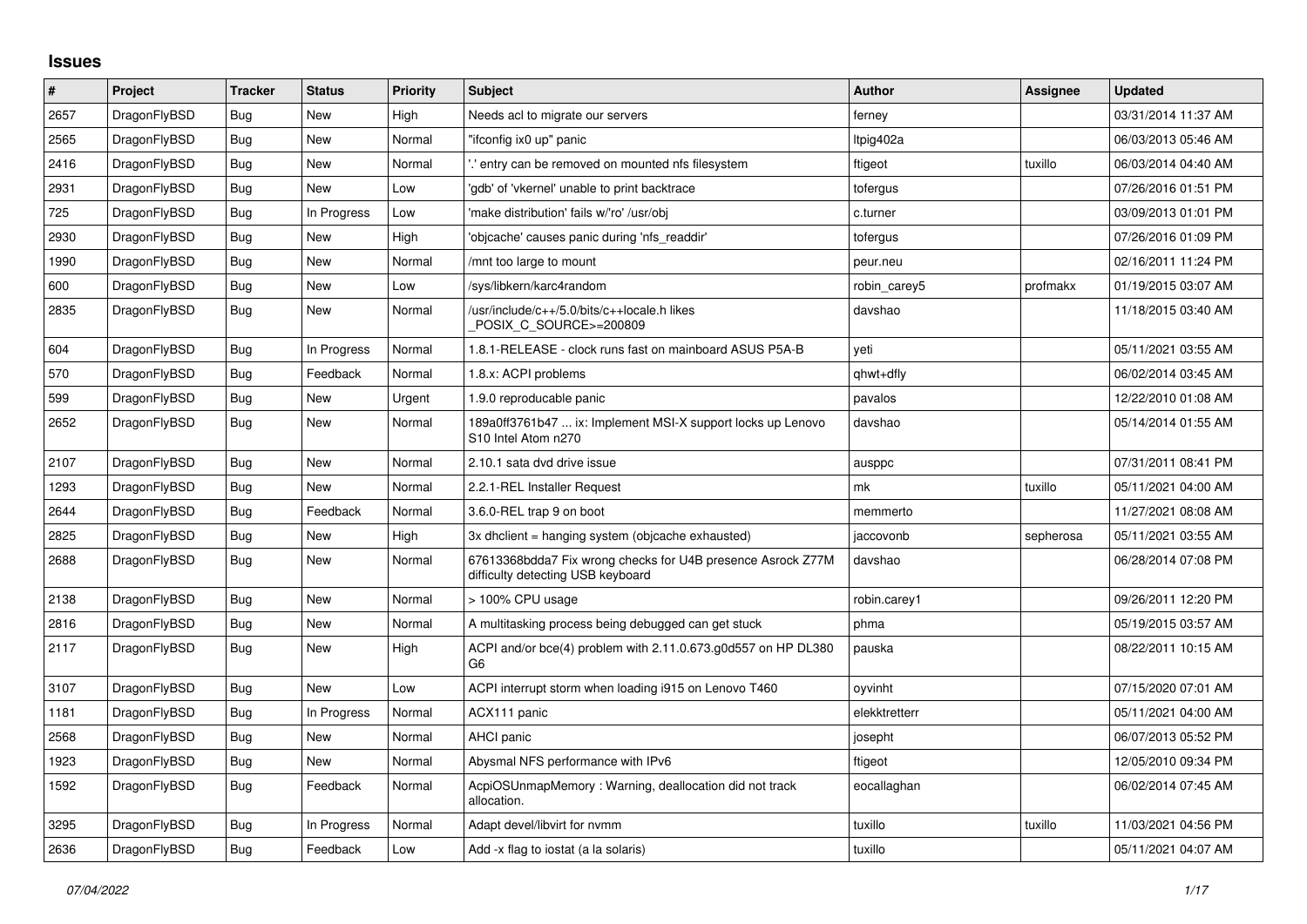| $\pmb{\#}$ | Project      | <b>Tracker</b> | <b>Status</b> | <b>Priority</b> | Subject                                                                                                            | <b>Author</b>      | <b>Assignee</b> | <b>Updated</b>      |
|------------|--------------|----------------|---------------|-----------------|--------------------------------------------------------------------------------------------------------------------|--------------------|-----------------|---------------------|
| 3135       | DragonFlyBSD | Submit         | <b>New</b>    | Normal          | Add EVFILT_RECV and EVFILT_SEND                                                                                    | tautolog           |                 | 05/25/2018 09:59 PM |
| 3227       | DragonFlyBSD | Submit         | <b>New</b>    | Normal          | Add HAMMER2 instructions in the installation medium README                                                         | daftaupe           |                 | 03/26/2020 03:34 PM |
| 3276       | DragonFlyBSD | Submit         | New           | Normal          | Add option controlling whether gpt expand expands the last partition<br>(needs testing)                            | falsifian          |                 | 07/10/2021 03:35 AM |
| 2423       | DragonFlyBSD | <b>Bug</b>     | New           | Urgent          | After multiple panics/locks, hitting KKASSERT in<br>hammer init cursor                                             | rumcic             |                 | 09/18/2012 02:28 AM |
| 3189       | DragonFlyBSD | Bug            | New           | Normal          | Allow DragonFly Mail Agent to accept an alternate config via<br>command line switch                                | iang               |                 | 08/16/2021 12:42 AM |
| 2921       | DragonFlyBSD | Submit         | New           | Normal          | Allow moused to accept userland mouse events                                                                       | tautolog           |                 | 05/11/2021 04:08 AM |
| 2430       | DragonFlyBSD | Bug            | <b>New</b>    | Normal          | Alternate Password Hash method                                                                                     | robin.carey1       |                 | 10/07/2012 06:28 AM |
| 1975       | DragonFlyBSD | Bug            | New           | Normal          | Applications seg fault in select() and poll()                                                                      | rumcic             |                 | 05/31/2022 02:58 PM |
| 1148       | DragonFlyBSD | Bug            | In Progress   | Low             | BCM4311 wireless network adapter detected but not functional                                                       | archimedes.gaviola |                 | 05/11/2021 04:00 AM |
| 2434       | DragonFlyBSD | Bug            | <b>New</b>    | Normal          | BTX Halted - Boot fails on USB/GUI                                                                                 | lucmv              |                 | 10/17/2012 08:12 PM |
| 3113       | DragonFlyBSD | Bug            | In Progress   | Urgent          | Booting vKernel fails due being out of swap space                                                                  | tcullen            |                 | 05/11/2021 04:14 AM |
| 2630       | DragonFlyBSD | Bug            | New           | Normal          | Bring in latest iconv fixes from FreeBSD10 as well as csmapper<br>updates                                          | tuxillo            |                 | 05/11/2021 03:54 AM |
| 3314       | DragonFlyBSD | Bug            | <b>New</b>    | Normal          | Bring virtio console(4) from FreeBSD                                                                               | tuxillo            | tuxillo         | 05/29/2022 08:24 AM |
| 2870       | DragonFlyBSD | Bug            | <b>New</b>    | High            | Broken text and icons when glamor acceleration is used                                                             | 375gnu             | ftigeot         | 01/31/2016 12:13 AM |
| 1430       | DragonFlyBSD | <b>Bug</b>     | New           | Normal          | Buggy $w(1)$ ?                                                                                                     | hasso              | alexh           | 11/24/2010 08:09 AM |
| 2210       | DragonFlyBSD | Bug            | New           | Normal          | Bugtracker cannot assign default project for new users                                                             | ahuete.devel       |                 | 11/17/2011 11:30 AM |
| 1411       | DragonFlyBSD | Bug            | Feedback      | Normal          | Burning doesn't work with ahci(4)                                                                                  | hasso              | dillon          | 05/11/2021 04:00 AM |
| 1727       | DragonFlyBSD | Bug            | Feedback      | Normal          | CD boot panic (2.6.1) (usb?)                                                                                       | kiril              |                 | 05/15/2022 05:10 AM |
| 1786       | DragonFlyBSD | Bug            | New           | Normal          | Calling NULL function pointer initiates panic loop                                                                 | sjg                |                 | 10/11/2010 05:28 PM |
| 3313       | DragonFlyBSD | Bug            | New           | Normal          | Can't boot from my live USB at all. The kernel loading process<br>hangs.                                           | rempas             |                 | 06/03/2022 12:16 AM |
| 1961       | DragonFlyBSD | Bug            | <b>New</b>    | Normal          | Can't create dump from DDB                                                                                         | shamaz             |                 | 01/29/2011 09:02 PM |
| 2611       | DragonFlyBSD | Bug            | New           | Normal          | Change in IP address results in network not working                                                                | phma               |                 | 12/05/2013 07:55 PM |
| 1302       | DragonFlyBSD | Bug            | In Progress   | Normal          | Checkpoint regression?                                                                                             | sjg                | sjg             | 07/10/2013 05:22 PM |
| 3152       | DragonFlyBSD | Bug            | Feedback      | Normal          | Console's size in ttyv0 and single user mode is sticking to 80x25,<br>while ttyv1 can make use of the whole screen | overtime           |                 | 02/24/2019 01:08 AM |
| 1916       | DragonFlyBSD | Bug            | New           | Normal          | Constant crashes on x86_64 with UFS                                                                                | lentferj           |                 | 11/21/2010 07:40 PM |
| 3281       | DragonFlyBSD | <b>Bug</b>     | New           | Normal          | Crash after leaving unattended for a while                                                                         | bhaible            |                 | 07/10/2021 03:32 AM |
| 2444       | DragonFlyBSD | <b>Bug</b>     | New           | Normal          | Crash during Hammer overnight cleanup                                                                              | justin             |                 | 11/04/2012 07:58 AM |
| 3208       | DragonFlyBSD | Bug            | New           | Normal          | Crash related to nfsd                                                                                              | tse                |                 | 06/11/2020 05:52 AM |
| 1198       | DragonFlyBSD | Bug            | New           | High            | DDB loops panic in db_read_bytes                                                                                   | corecode           | tuxillo         | 05/11/2021 03:51 AM |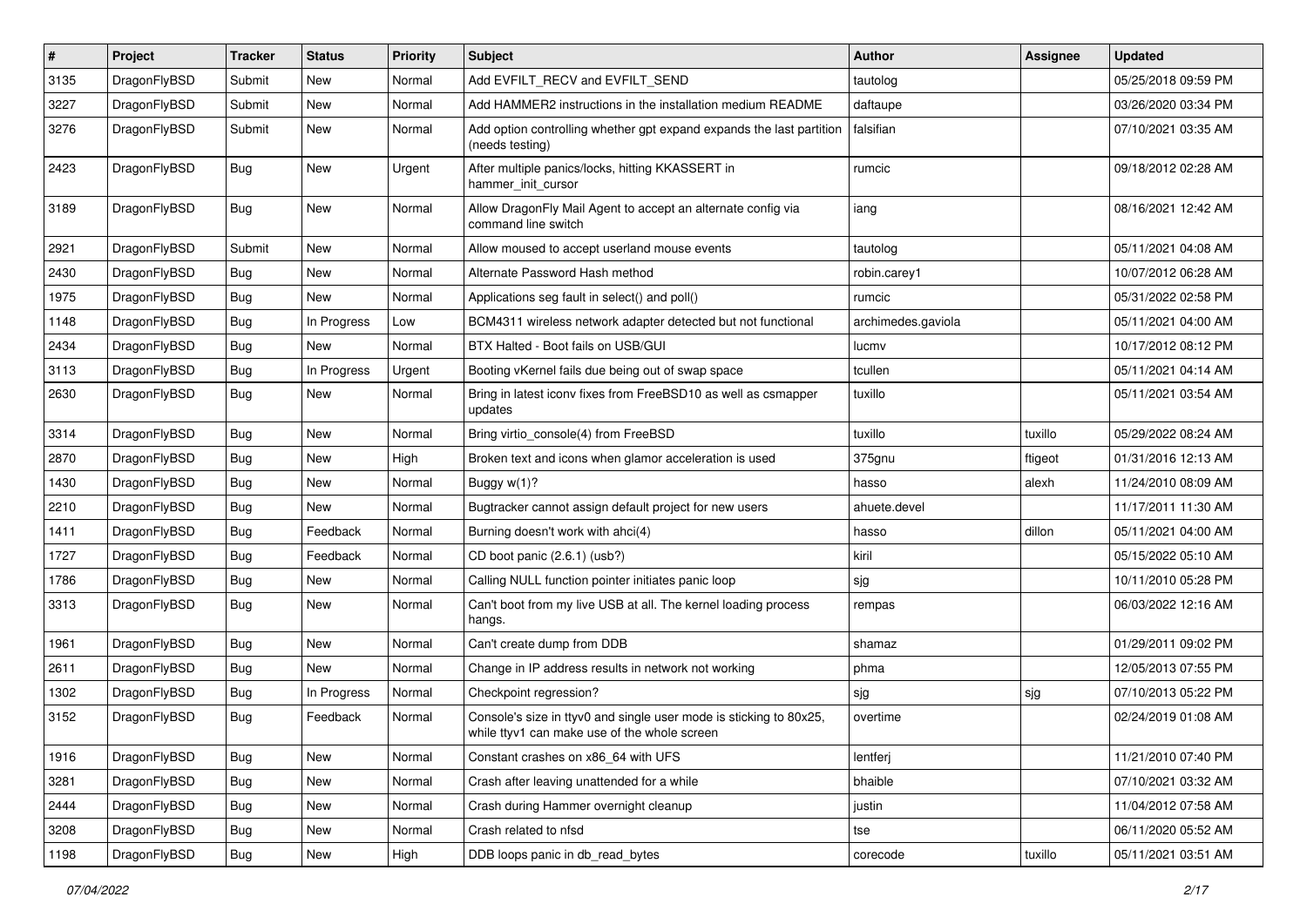| $\vert$ # | Project      | <b>Tracker</b> | <b>Status</b> | <b>Priority</b> | <b>Subject</b>                                                                               | <b>Author</b> | Assignee | <b>Updated</b>      |
|-----------|--------------|----------------|---------------|-----------------|----------------------------------------------------------------------------------------------|---------------|----------|---------------------|
| 2283      | DragonFlyBSD | <b>Bug</b>     | <b>New</b>    | Normal          | DFBSD DragonFly v2.13.0.957.g4f459 - pmap_release: page<br>should already be gone 0xc27120bc | tuxillo       |          | 01/23/2012 03:03 AM |
| 1332      | DragonFlyBSD | Bug            | Feedback      | Normal          | DFBSD 2.2 - Booting usbcdrom/usbsticks on thinkpad hangs on<br>"BTX Halted"                  | tuxillo       |          | 05/11/2021 04:00 AM |
| 2078      | DragonFlyBSD | <b>Bug</b>     | New           | Normal          | DFBSD i386 v2.11.0.201.g3ed2f - Panic during installworld into a<br>vn0 device               | tuxillo       |          | 05/19/2011 07:50 PM |
| 2084      | DragonFlyBSD | <b>Bug</b>     | <b>New</b>    | Normal          | DFBSD v2.11.0.242.g4d317 - panic: zone: entry not free                                       | tuxillo       |          | 07/03/2012 01:23 AM |
| 2129      | DragonFlyBSD | <b>Bug</b>     | <b>New</b>    | Normal          | DFBSD v2.11.0.661.gf9438 i386 - panic: lockmgr thrd_sleep                                    | tuxillo       |          | 09/05/2011 09:49 AM |
| 2166      | DragonFlyBSD | <b>Bug</b>     | <b>New</b>    | Normal          | DFBSD v2.13.0.109.g05b9d - Strange lockups                                                   | tuxillo       |          | 10/29/2011 11:20 AM |
| 2171      | DragonFlyBSD | Bug            | New           | Normal          | DFBSD v2.13.0.151.gdc8442 - panic: assertion "(*ptep &<br>$(PG_MANAGED PG_V)) == PG_V"$      | tuxillo       |          | 11/04/2011 05:06 PM |
| 1959      | DragonFlyBSD | <b>Bug</b>     | <b>New</b>    | Normal          | DFBSD v2.9.1.422.gc98f2 - Panic during boot - IPv6 and PF                                    | tuxillo       |          | 01/13/2011 03:37 AM |
| 2358      | DragonFlyBSD | Bug            | In Progress   | Normal          | DFBSD v3.0.2.32.g928ca - panic: hammer: insufficient undo FIFO<br>space!                     | tuxillo       | tuxillo  | 05/10/2021 02:50 AM |
| 2345      | DragonFlyBSD | Bug            | In Progress   | Normal          | DFBSD v3.1.0.457.gd679f - NFS panic on diskless station                                      | tuxillo       |          | 04/07/2012 05:22 PM |
| 2351      | DragonFlyBSD | Bug            | In Progress   | Normal          | DFBSD v3.1.0.579.g44ccf - Stuck during startup, random freezes                               | tuxillo       |          | 04/24/2012 08:21 AM |
| 2498      | DragonFlyBSD | Bug            | New           | Normal          | DFBSD v3.2.2-RELEASE - LIST_FIRST(&bp->b_dep) == NULL"<br>failed in vfs vmio release         | tuxillo       |          | 05/31/2022 04:09 PM |
| 2495      | DragonFlyBSD | <b>Bug</b>     | <b>New</b>    | High            | DFBSD v3.3.0.960.g553fe7 - ocnt != 0" failed in<br>prop object release                       | tuxillo       |          | 05/31/2022 04:08 PM |
| 2499      | DragonFlyBSD | Bug            | In Progress   | Urgent          | DRAGONFLY_3_2 lockd not responding correctly                                                 | Nerzhul       |          | 01/22/2013 12:47 PM |
| 2585      | DragonFlyBSD | <b>Bug</b>     | New           | Normal          | Dfly 3.4.3 on ESXi 5.1, HP Smart Array P410 passthrough<br>recognised, but not functioning   | yggdrasil     | swildner | 05/09/2022 08:14 AM |
| 2595      | DragonFlyBSD | <b>Bug</b>     | New           | Normal          | DragonFly 3.4.3 crashes on SUN Blade X6250 with Qlogic ISP 2432<br>FC card                   | Turvamies     |          | 10/07/2013 11:53 AM |
| 2619      | DragonFlyBSD | Bug            | <b>New</b>    | Normal          | DragonFly 3.6 can't be installed on a 6TB volume                                             | ftigeot       |          | 02/23/2014 11:55 PM |
| 3197      | DragonFlyBSD | <b>Bug</b>     | <b>New</b>    | Normal          | DragonFly upgrades                                                                           | tse           |          | 04/18/2020 04:18 PM |
| 2556      | DragonFlyBSD | Bug            | Feedback      | Normal          | DragonFly v3.5.0.81.gd3479 - Process signal weirdness                                        | tuxillo       |          | 12/17/2013 03:48 PM |
| 3124      | DragonFlyBSD | <b>Bug</b>     | <b>New</b>    | High            | DragonFlyBSD 5.0.2 with Hammer2 with UEFI install doesn't boot                               | wiesl         |          | 06/18/2019 05:07 AM |
| 3299      | DragonFlyBSD | <b>Bug</b>     | In Progress   | Normal          | DragonFlyBSD reports utterly wrong uptime (most of the time, right<br>after booting in)      | adrian        |          | 11/11/2021 01:43 PM |
| 1669      | DragonFlyBSD | <b>Bug</b>     | In Progress   | Normal          | Drive wont open using button                                                                 | elekktretterr |          | 02/29/2012 12:05 PM |
| 3147      | DragonFlyBSD | Submit         | New           | Normal          | Enable headless installation                                                                 | ddegroot      |          | 10/09/2018 01:25 PM |
| 979       | DragonFlyBSD | <b>Bug</b>     | Feedback      | Normal          | Failure-prone USB mass storage (SB600? msdosfs? CAM?)                                        | floid         |          | 01/15/2015 08:38 AM |
| 2799      | DragonFlyBSD | <b>Bug</b>     | <b>New</b>    | Normal          | Fatal trap 12 caused by moused(8) -p /dev/cual0                                              | opvalues      |          | 03/04/2015 11:01 PM |
| 2072      | DragonFlyBSD | Bug            | New           | Normal          | Fatal trap 12: stopped at lwkt send ipig3                                                    | rumcic        |          | 05/17/2011 04:12 AM |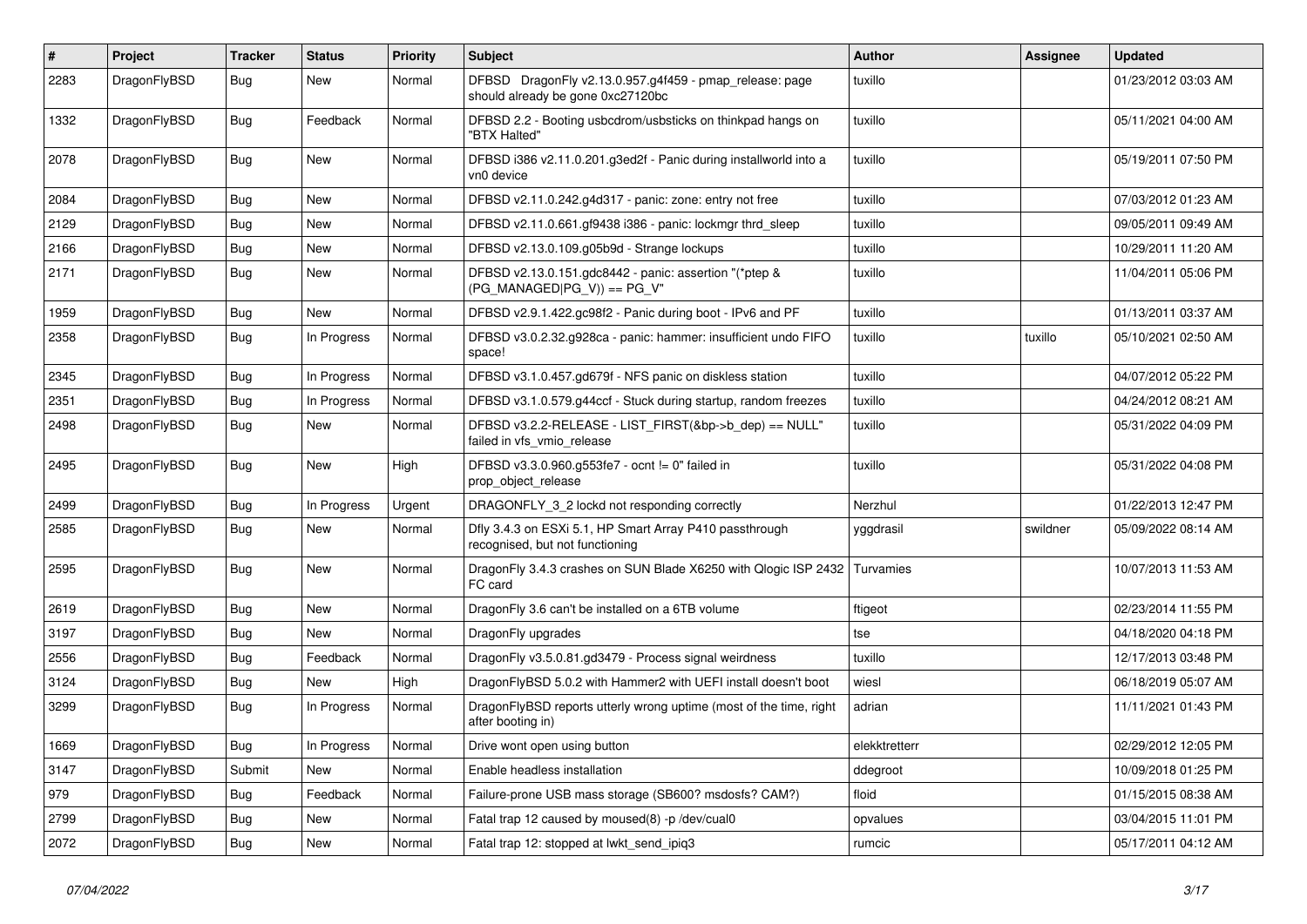| $\vert$ # | Project      | <b>Tracker</b> | <b>Status</b> | <b>Priority</b> | <b>Subject</b>                                                                                                                                              | <b>Author</b> | Assignee | <b>Updated</b>      |
|-----------|--------------|----------------|---------------|-----------------|-------------------------------------------------------------------------------------------------------------------------------------------------------------|---------------|----------|---------------------|
| 3266      | DragonFlyBSD | Bug            | <b>New</b>    | High            | Filesystems broken due to "KKASSERT(count &<br>TOK_COUNTMASK);"                                                                                             | tkusumi       |          | 03/15/2021 01:21 PM |
| 2638      | DragonFlyBSD | Bug            | Feedback      | High            | Fix machdep.pmap mmu optimize                                                                                                                               | tuxillo       |          | 05/11/2021 04:07 AM |
| 3201      | DragonFlyBSD | Submit         | <b>New</b>    | Normal          | Fixes make search display                                                                                                                                   | htse          |          | 08/20/2021 04:02 PM |
| 1877      | DragonFlyBSD | <b>Bug</b>     | <b>New</b>    | Normal          | Freeze during 1st hammer cleanup after new install                                                                                                          | elekktretterr |          | 05/15/2022 11:43 AM |
| 1947      | DragonFlyBSD | <b>Bug</b>     | <b>New</b>    | Low             | GA-880GM-UD2H (rev. 1.3) AHCI fails to detect disks at the end of<br>the RAID controller                                                                    | eocallaghan   |          | 11/27/2021 08:46 AM |
| 2674      | DragonFlyBSD | Bug            | <b>New</b>    | Normal          | <b>GPT Support</b>                                                                                                                                          | ftigeot       |          | 12/28/2015 02:54 PM |
| 3301      | DragonFlyBSD | <b>Bug</b>     | <b>New</b>    | Normal          | Gkrellm from the packages is not showing logged in users in main<br>window, logged in users always $== 0$                                                   | adrian        |          | 01/08/2022 04:24 AM |
| 3205      | DragonFlyBSD | <b>Bug</b>     | Feedback      | High            | Go compiler net test failing                                                                                                                                | t dfbsd       | tuxillo  | 05/10/2021 02:45 AM |
| 1831      | DragonFlyBSD | <b>Bug</b>     | Feedback      | High            | HAMMER "malloc limit exceeded" panic                                                                                                                        | eocallaghan   | dillon   | 06/04/2022 04:38 AM |
| 3047      | DragonFlyBSD | <b>Bug</b>     | <b>New</b>    | Normal          | <b>HAMMER</b> critical write error                                                                                                                          | samuel        |          | 06/19/2019 09:50 AM |
| 1749      | DragonFlyBSD | <b>Bug</b>     | In Progress   | Normal          | HAMMER fsstress panic in hammer_flush_inode_core<br>'ip->flush_state != HAMMER_FST_FLUSH'                                                                   | vsrinivas     |          | 05/11/2021 04:06 AM |
| 1744      | DragonFlyBSD | Bug            | In Progress   | Normal          | HAMMER fsstress panic in hammer_setup_child_callback                                                                                                        | vsrinivas     |          | 05/11/2021 04:05 AM |
| 2898      | DragonFlyBSD | Bug            | <b>New</b>    | Normal          | <b>HAMMER</b> panic                                                                                                                                         | pavalos       |          | 11/03/2018 07:05 AM |
| 1717      | DragonFlyBSD | Bug            | Feedback      | Normal          | HAMMER panic in hammer cursor down()                                                                                                                        | josepht1      |          | 05/11/2021 04:05 AM |
| 2647      | DragonFlyBSD | <b>Bug</b>     | <b>New</b>    | Normal          | HAMMER panic on 3.6.0                                                                                                                                       | tuxillo       |          | 05/11/2021 03:54 AM |
| 2863      | DragonFlyBSD | Bug            | <b>New</b>    | Normal          | HAMMER synch tid is zero                                                                                                                                    | shamaz        |          | 12/12/2015 11:24 PM |
| 2287      | DragonFlyBSD | Bug            | New           | Normal          | HAMMER(ROOT) Illegal UNDO TAIL signature at<br>300000001967c000                                                                                             | y0n3t4n1      |          | 11/07/2018 01:22 AM |
| 3249      | DragonFlyBSD | Bug            | New           | Normal          | HAMMER2 fsync(2) not working properly                                                                                                                       | tkusumi       |          | 09/21/2020 07:07 AM |
| 3246      | DragonFlyBSD | Bug            | <b>New</b>    | Normal          | HAMMER2 unable to handle ENOSPC properly                                                                                                                    | tkusumi       |          | 09/04/2020 11:11 AM |
| 2803      | DragonFlyBSD | Bug            | <b>New</b>    | Normal          | HAMMER: Warning: UNDO area too small!                                                                                                                       | ftigeot       |          | 03/11/2015 03:42 PM |
| 2958      | DragonFlyBSD | <b>Bug</b>     | Feedback      | Normal          | Hammer FS dies during pruning after massive write load                                                                                                      | neilb         |          | 10/11/2016 04:20 AM |
| 2852      | DragonFlyBSD | <b>Bug</b>     | <b>New</b>    | Normal          | Hammer File System - hangs on undo during system boot / mount -<br>will not recover on DragonFlyBSD newer than 3.6.0                                        | abale         |          | 05/11/2021 04:07 AM |
| 2347      | DragonFlyBSD | <b>Bug</b>     | Feedback      | High            | Hammer PFSes destroy does not give back full space allocated to<br><b>PFS</b>                                                                               | sgeorge       |          | 07/19/2012 01:11 AM |
| 1907      | DragonFlyBSD | Bug            | New           | Normal          | Hammer crash in hammer flusher flush()                                                                                                                      | swildner      |          | 11/11/2010 05:07 AM |
| 1469      | DragonFlyBSD | <b>Bug</b>     | In Progress   | Normal          | Hammer history security concern                                                                                                                             | corecode      | tuxillo  | 05/11/2021 03:52 AM |
| 3194      | DragonFlyBSD | Bug            | <b>New</b>    | High            | Hammer kernel crash on mirror-stream of PFS after upgrade<br>(assertion "cursor->flags &<br>HAMMER_CURSOR_ITERATE_CHECK" failed in<br>hammer btree iterate) | Anonymous     |          | 06/29/2019 01:32 PM |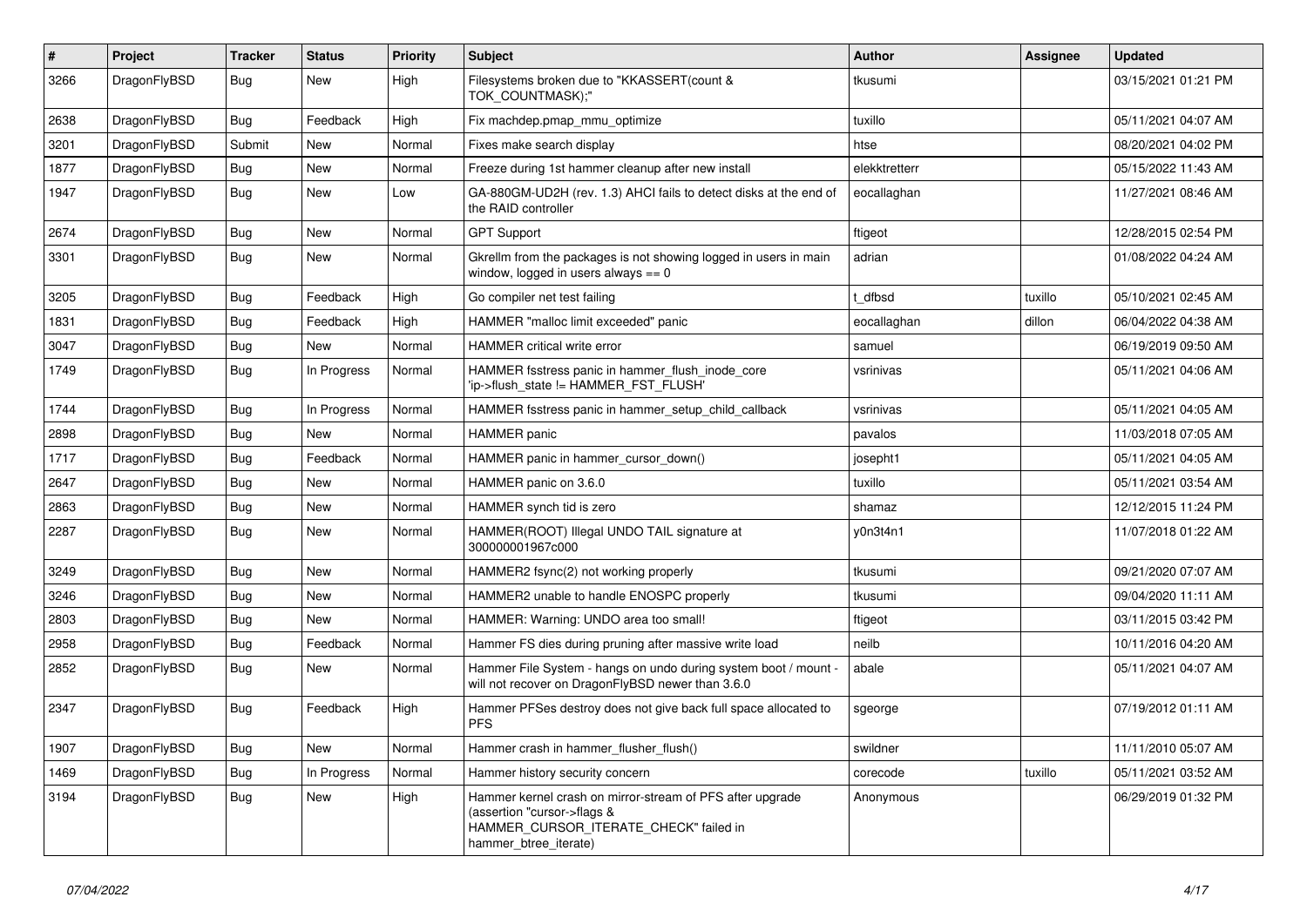| $\vert$ # | Project      | <b>Tracker</b> | <b>Status</b> | <b>Priority</b> | Subject                                                                                                       | Author       | <b>Assignee</b> | <b>Updated</b>      |
|-----------|--------------|----------------|---------------|-----------------|---------------------------------------------------------------------------------------------------------------|--------------|-----------------|---------------------|
| 2915      | DragonFlyBSD | Bug            | New           | High            | Hammer mirror-copy problem                                                                                    | t dfbsd      |                 | 08/25/2016 05:28 AM |
| 1330      | DragonFlyBSD | <b>Bug</b>     | Feedback      | Normal          | Hammer, usb disk, SYNCHRONIZE CACHE failure                                                                   | josepht      |                 | 06/02/2014 04:56 AM |
| 2738      | DragonFlyBSD | Bug            | New           | Normal          | Hammer: Strange behavior when trying to recover old version of<br>moved file                                  | roland       |                 | 11/20/2014 08:02 AM |
| 3215      | DragonFlyBSD | <b>Bug</b>     | <b>New</b>    | Normal          | Hang in tcdrain(3) after write(3)                                                                             | noloader     |                 | 11/25/2019 03:08 PM |
| 1718      | DragonFlyBSD | <b>Bug</b>     | Feedback      | Normal          | IDE disk drive not detected by x86 64 2.6.1 Live CD                                                           | bcox         |                 | 11/27/2021 08:25 AM |
| 1882      | DragonFlyBSD | Bug            | <b>New</b>    | Low             | Idea for handling new USB vendor/device codes                                                                 | bmk          |                 | 10/20/2010 12:15 PM |
| 2535      | DragonFlyBSD | <b>Bug</b>     | New           | Normal          | Imap processes apparentlt blocked on disk I/O                                                                 | ftigeot      |                 | 04/02/2013 09:31 AM |
| 1836      | DragonFlyBSD | Bug            | <b>New</b>    | Normal          | Incorrect TCP checksum show up in tcpdump                                                                     | robgar1      |                 | 05/15/2022 11:22 AM |
| 1144      | DragonFlyBSD | <b>Bug</b>     | Feedback      | Normal          | Incorrect clock under KVM                                                                                     | msylvan      |                 | 03/09/2013 01:17 PM |
| 2858      | DragonFlyBSD | Bug            | New           | Low             | Installer "Local or UTC" question should have "No" selected by<br>default.                                    | cgag         |                 | 12/02/2015 01:18 PM |
| 2859      | DragonFlyBSD | Bug            | New           | Low             | Installer configuration menu always highlights "Select timezone", no<br>matter which step was last completed. | cgag         |                 | 12/02/2015 01:54 PM |
| 3120      | DragonFlyBSD | Bug            | <b>New</b>    | Normal          | Intel AC 8260 firmware does not load                                                                          | Vintodrimmer |                 | 08/28/2018 03:30 AM |
| 2994      | DragonFlyBSD | <b>Bug</b>     | New           | Normal          | Intermittent boot hangs after git: hammer - HAMMER Version 7                                                  | davshao      |                 | 03/30/2017 02:06 PM |
| 1486      | DragonFlyBSD | Bug            | Feedback      | Normal          | Interrupt storm related to SATA DVD device                                                                    | hasso        |                 | 05/11/2021 04:01 AM |
| 3269      | DragonFlyBSD | Bug            | In Progress   | Normal          | Is double-buffer'd buf still required by HAMMER2?                                                             | tkusumi      |                 | 05/12/2021 04:09 PM |
| 1192      | DragonFlyBSD | Submit         | New           | Normal          | KKASSERTs in sys/kern/uipc_{msg,socket}.c are too strict                                                      | rumcic       |                 | 05/11/2021 04:07 AM |
| 3280      | DragonFlyBSD | Bug            | <b>New</b>    | Normal          | KMS console and i915(4) not working in 6.0                                                                    | cmusser      |                 | 07/10/2021 03:35 AM |
| 2473      | DragonFlyBSD | Bug            | New           | Normal          | Kernel crash when trying to up the wpi0 device (Dfly<br>v3.3.0.758.g47388-DEVELOPMENT)                        | tomaz        |                 | 02/24/2014 08:50 AM |
| 2250      | DragonFlyBSD | Bug            | <b>New</b>    | Normal          | Kernel panic                                                                                                  | adamk        |                 | 11/23/2018 01:10 AM |
| 3247      | DragonFlyBSD | <b>Bug</b>     | New           | Normal          | Kernel panic doing nothing much                                                                               | phma         |                 | 09/12/2020 11:40 PM |
| 1594      | DragonFlyBSD | Bug            | <b>New</b>    | Normal          | Kernel panic during boot from Live CD on Dell E6400                                                           | bodie        |                 | 05/11/2021 03:54 AM |
| 2891      | DragonFlyBSD | Bug            | <b>New</b>    | Normal          | Kernel panic in IEEE802.11 related code                                                                       | shamaz       |                 | 05/29/2016 05:49 PM |
| 3235      | DragonFlyBSD | <b>Bug</b>     | <b>New</b>    | Normal          | Kernel panic in devfs vnops.c                                                                                 | mneumann     |                 | 04/28/2020 07:00 AM |
| 3224      | DragonFlyBSD | Bug            | New           | Normal          | Kernel panic when trying to ping6                                                                             | zhtw         |                 | 03/08/2020 08:55 AM |
| 3129      | DragonFlyBSD | <b>Bug</b>     | New           | High            | Kernel panic with 5.2.0 on A2SDi-4C-HLN4F                                                                     | stateless    |                 | 04/24/2018 12:50 AM |
| 2052      | DragonFlyBSD | <b>Bug</b>     | New           | Normal          | Kernel panic: CPU APIC ID out of range                                                                        | Anonymous    |                 | 05/02/2011 11:06 AM |
| 2421      | DragonFlyBSD | <b>Bug</b>     | New           | High            | Kernel panic: vm_fault: page 0xc0f70000 not busy!                                                             | lentferj     |                 | 10/03/2012 08:16 AM |
| 3218      | DragonFlyBSD | <b>Bug</b>     | New           | Normal          | Kernel panics are not sent to comconsole when booted over EFI                                                 | mqudsi       |                 | 12/02/2019 08:52 PM |
| 1899      | DragonFlyBSD | <b>Bug</b>     | New           | Normal          | Keyboard doesn't work                                                                                         | fransm       |                 | 05/15/2022 03:32 PM |
| 2004      | DragonFlyBSD | <b>Bug</b>     | New           | Normal          | LWKT_WAIT_IPIQ panic                                                                                          | steve        |                 | 03/08/2011 05:46 PM |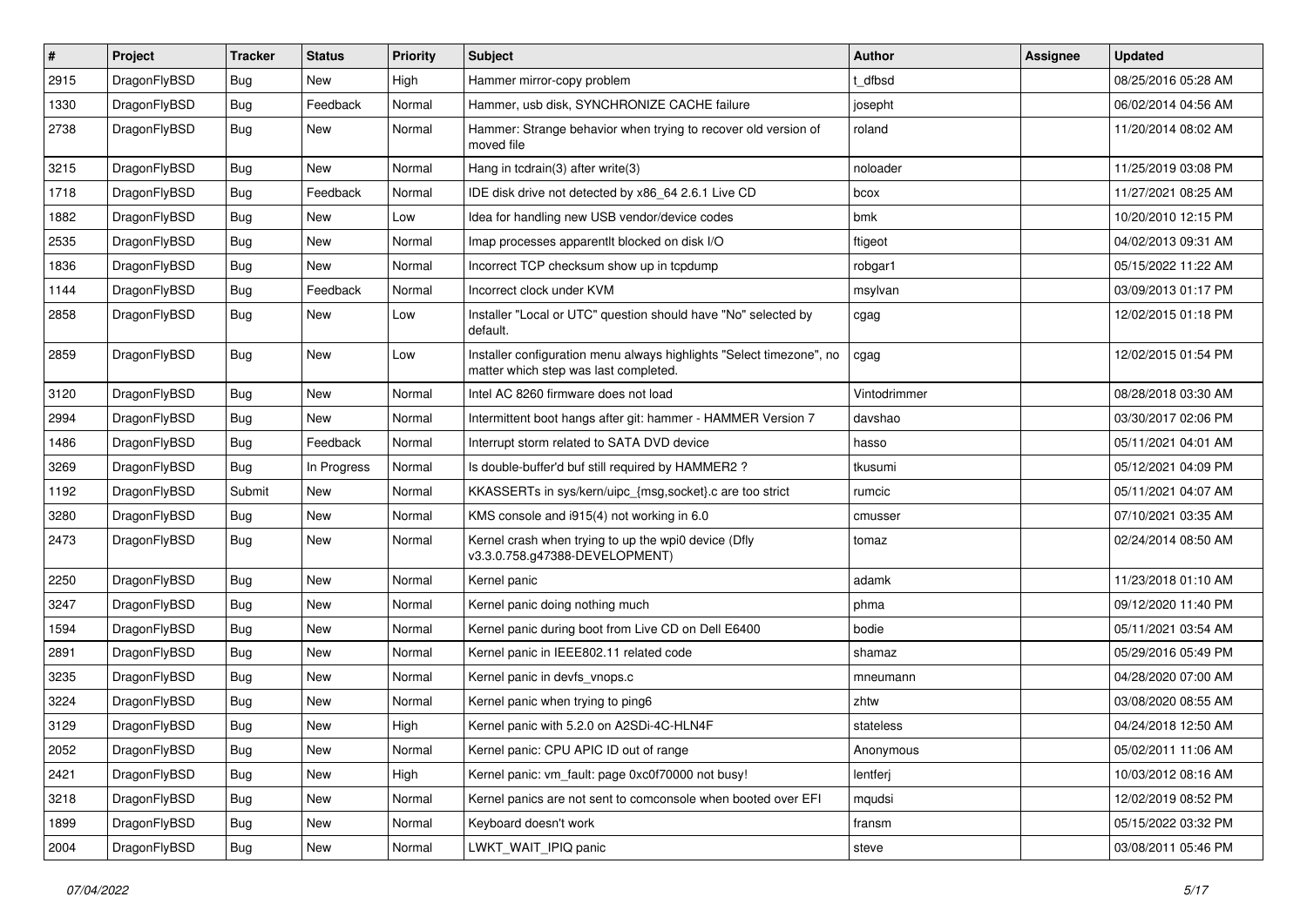| ∦    | Project      | <b>Tracker</b> | <b>Status</b> | <b>Priority</b> | Subject                                                                                         | Author        | Assignee  | <b>Updated</b>      |
|------|--------------|----------------|---------------|-----------------|-------------------------------------------------------------------------------------------------|---------------|-----------|---------------------|
| 2396 | DragonFlyBSD | Bug            | Feedback      | High            | Latest 3.1 development version core dumps while destroying master<br><b>PFS</b>                 | sgeorge       |           | 01/23/2013 04:10 PM |
| 2414 | DragonFlyBSD | <b>Bug</b>     | In Progress   | Normal          | Lenovo S10 acpi freeze (not new)                                                                | davshao       |           | 05/11/2021 04:13 AM |
| 1591 | DragonFlyBSD | Bug            | Feedback      | Normal          | Lenovo X301 hangs with AHCI Driver CMD TIMEOUT<br>STS=d0 <bsy></bsy>                            | eocallaghan   |           | 05/11/2021 04:05 AM |
| 168  | DragonFlyBSD | Bug            | In Progress   | Normal          | Livelocked limit engaged while trying to setup IPW wireless                                     | mschacht      | sepherosa | 05/11/2021 04:05 AM |
| 1502 | DragonFlyBSD | Bug            | In Progress   | Normal          | Lock while deleting files from nohistory HAMMER directories                                     | hasso         |           | 03/10/2013 04:28 AM |
| 3165 | DragonFlyBSD | Bug            | New           | Normal          | Looping at boot time                                                                            | gop           |           | 12/28/2018 01:04 PM |
| 385  | DragonFlyBSD | <b>Bug</b>     | Feedback      | Low             | Mail archive address removal                                                                    | justin        | justin    | 03/09/2013 11:24 AM |
| 1456 | DragonFlyBSD | <b>Bug</b>     | Feedback      | Normal          | Microsoft wireless desktop problems                                                             | elekktretterr |           | 01/15/2015 08:34 AM |
| 2887 | DragonFlyBSD | <b>Bug</b>     | New           | Low             | Missing extattr_namespace_to_string and<br>extattr_string_to_namespace functions                | rubenk        |           | 02/06/2016 05:09 AM |
| 1463 | DragonFlyBSD | <b>Bug</b>     | New           | Normal          | Mountroot before drives are initialized                                                         | elekktretterr |           | 12/07/2010 01:30 PM |
| 3111 | DragonFlyBSD | Bug            | In Progress   | High            | Mouse lags every second heavily under X11                                                       | mneumann      |           | 12/12/2017 09:46 PM |
| 1695 | DragonFlyBSD | Bug            | <b>New</b>    | Normal          | NFS-related system breakdown                                                                    | Anonymous     |           | 04/10/2014 12:35 AM |
| 2496 | DragonFlyBSD | <b>Bug</b>     | New           | Normal          | NTFS malloc limit exceeded                                                                      | plasmob       | tuxillo   | 02/19/2013 08:47 AM |
| 3310 | DragonFlyBSD | Bug            | In Progress   | Normal          | NVMM+QEMU fail to boot with UEFI: Mem Assist Failed<br>[gpa=0xfffffff0]                         | liweitianux   |           | 01/11/2022 03:22 PM |
| 679  | DragonFlyBSD | <b>Bug</b>     | New           | Low             | Netgraph backward compatibility for old *LEN constants                                          | nant          | nant      | 02/18/2014 05:45 AM |
| 3317 | DragonFlyBSD | Bug            | In Progress   | Normal          | Network vtnet0 not working on Hetzner cloud                                                     | mneumann      |           | 06/18/2022 03:55 AM |
| 1774 | DragonFlyBSD | <b>Bug</b>     | <b>New</b>    | Normal          | New IP header cleanup branch available for testing                                              | dillon        |           | 05/15/2022 10:59 AM |
| 2051 | DragonFlyBSD | <b>Bug</b>     | New           | Normal          | No ipv6 lan route entry created on 2.10                                                         | ftigeot       |           | 04/21/2011 10:37 AM |
| 2828 | DragonFlyBSD | Bug            | <b>New</b>    | High            | On AMD APUs and Bulldozer CPUs, the machdep.cpu_idle_hlt<br>sysctl should be 3 by default       | vadaszi       | vadaszi   | 05/11/2021 04:07 AM |
| 2717 | DragonFlyBSD | Submit         | Feedback      | Normal          | Out of range numeric handling                                                                   | dclink        | tuxillo   | 05/11/2021 04:08 AM |
| 2161 | DragonFlyBSD | Bug            | <b>New</b>    | Normal          | Outdated xorg.conf file gets installed into etc and screws up mouse                             | eocallaghan   |           | 10/27/2011 01:51 PM |
| 3101 | DragonFlyBSD | Bug            | New           | Low             | PFI CGI install not working in dragonflybsd 5.0.1 USB install                                   | bnegre82      |           | 05/11/2021 04:14 AM |
| 3199 | DragonFlyBSD | Bug            | New           | Normal          | PFS label not found panic                                                                       | tse           |           | 08/21/2019 03:51 AM |
| 1428 | DragonFlyBSD | <b>Bug</b>     | Feedback      | Low             | POSIX.1e implementation is too old                                                              | hasso         | tuxillo   | 05/11/2021 04:00 AM |
| 1580 | DragonFlyBSD | Bug            | Feedback      | Normal          | Panic (Fatal trap 12: page fault while in kernel mode) while playing<br>with pf and netif names | rumcic        |           | 12/21/2018 01:21 AM |
| 2037 | DragonFlyBSD | <b>Bug</b>     | Feedback      | Normal          | Panic Bad link elm while building packages                                                      | ftigeot       | dillon    | 04/21/2011 07:20 AM |
| 2812 | DragonFlyBSD | <b>Bug</b>     | New           | Normal          | Panic on Intel DE3815TYKHE                                                                      | tmorp         |           | 05/14/2015 03:14 PM |
| 2071 | DragonFlyBSD | Bug            | New           | High            | Panic on assertion: (int)(flg->seq - seq) > 0 in hammer_flusher_flush<br>after inode error      | vsrinivas     |           | 06/12/2011 07:59 AM |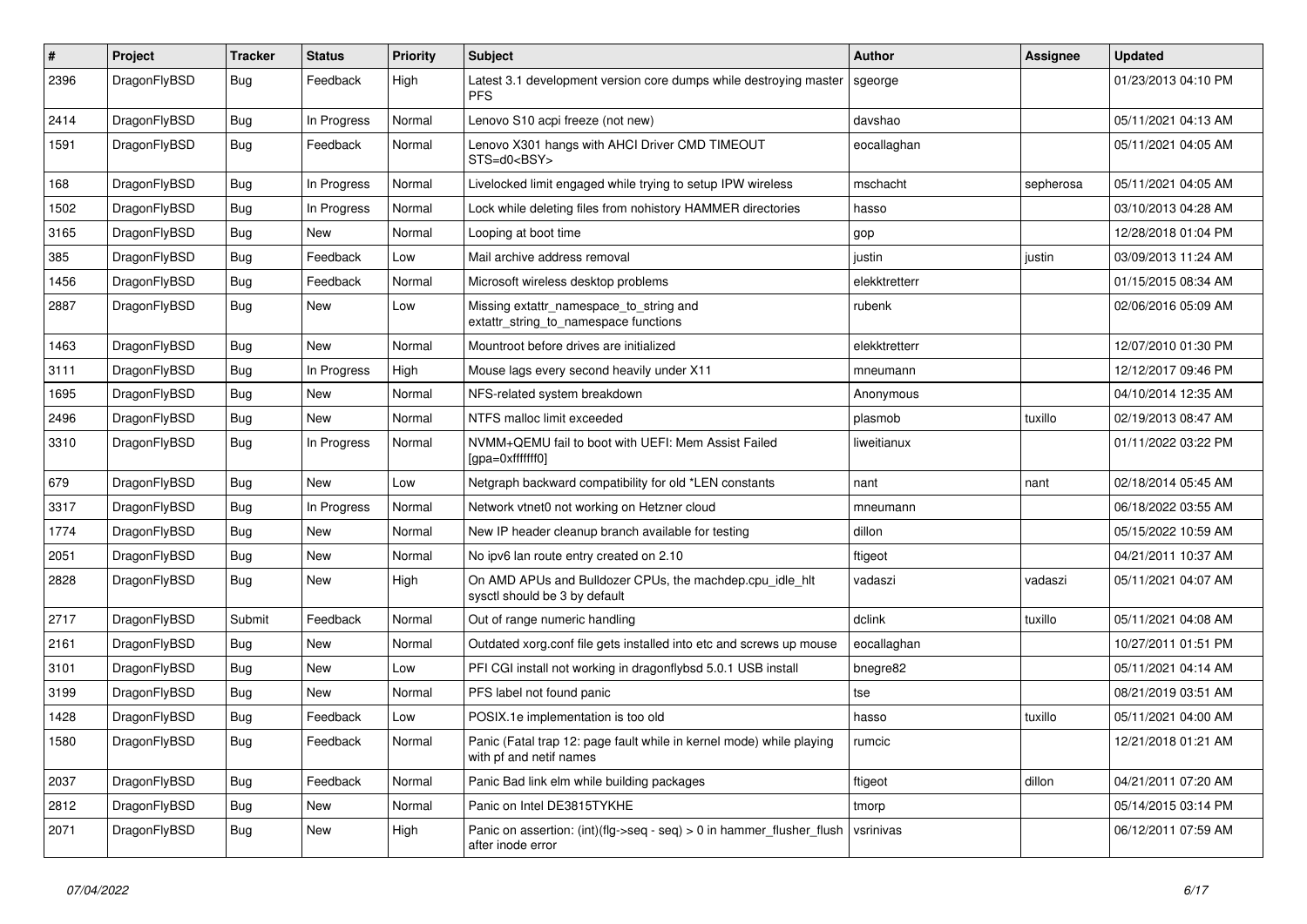| $\vert$ # | Project      | <b>Tracker</b> | <b>Status</b> | <b>Priority</b> | <b>Subject</b>                                                                             | Author          | Assignee | Updated             |
|-----------|--------------|----------------|---------------|-----------------|--------------------------------------------------------------------------------------------|-----------------|----------|---------------------|
| 2081      | DragonFlyBSD | <b>Bug</b>     | Feedback      | Normal          | Panic on device "detach" / "failure"                                                       | vsrinivas       |          | 02/29/2012 07:11 AM |
| 1939      | DragonFlyBSD | Bug            | New           | Normal          | Panic on nightly build and stress test box                                                 | lentferi        |          | 12/18/2010 08:41 AM |
| 1250      | DragonFlyBSD | Bug            | Feedback      | Normal          | Panic upon plugging an USB flash drive into the machine                                    | rumcic          |          | 03/10/2013 05:17 AM |
| 1873      | DragonFlyBSD | Bug            | <b>New</b>    | Normal          | Panic upon usb mouse detach and reattaching                                                | rumcic          |          | 02/01/2011 09:53 AM |
| 2641      | DragonFlyBSD | <b>Bug</b>     | <b>New</b>    | Normal          | Panic when loading natapci as module                                                       | tuxillo         |          | 05/11/2021 03:54 AM |
| 1860      | DragonFlyBSD | Bug            | Feedback      | Normal          | Panic while creating UFS fs on $vn(4)$ for initrd                                          | matthias        |          | 02/29/2012 07:16 AM |
| 2092      | DragonFlyBSD | <b>Bug</b>     | <b>New</b>    | Normal          | Panic: Bad link elm 0x next->prev != elm                                                   | masterblaster   | dillon   | 12/04/2011 12:49 PM |
| 884       | DragonFlyBSD | Bug            | In Progress   | High            | Performance/memory problems under filesystem IO load                                       | hasso           |          | 05/11/2021 03:50 AM |
| 2020      | DragonFlyBSD | <b>Bug</b>     | <b>New</b>    | Low             | Port brcm80211 driver from Linux to DragonFly BSD                                          | studer          |          | 03/05/2011 10:54 PM |
| 2617      | DragonFlyBSD | Bug            | Feedback      | Normal          | Possible issue with wireless mouse on 3.6 release                                          | FilippoMo       |          | 01/14/2015 03:42 PM |
| 1668      | DragonFlyBSD | Bug            | Feedback      | Normal          | Power button not working                                                                   | elekktretterr   |          | 03/10/2013 06:22 AM |
| 3117      | DragonFlyBSD | Bug            | <b>New</b>    | Normal          | Problem with colours if "intel" video-driver used                                          | dpostolov       |          | 01/07/2018 11:35 PM |
| 2881      | DragonFlyBSD | <b>Bug</b>     | New           | Normal          | Pulseaudio hangs/resets system when starting X11                                           | mneumann        |          | 01/09/2016 03:08 AM |
| 3134      | DragonFlyBSD | Bug            | New           | Normal          | RFC 3021 (/31 networks) appear to be unsupported                                           | jailbird        |          | 05/16/2018 11:03 PM |
| 2288      | DragonFlyBSD | Bug            | Feedback      | Normal          | Random IO performance loss introduced since January 1st                                    | lentferj        |          | 01/23/2013 04:21 PM |
| 2819      | DragonFlyBSD | Bug            | In Progress   | Normal          | Random micro system freezes after a week of uptime                                         | ftigeot         | dillon   | 08/16/2015 08:46 PM |
| 2509      | DragonFlyBSD | <b>Bug</b>     | New           | Normal          | Redefinition of DIRBLKSIZ in restore(8)                                                    | swildner        |          | 06/04/2022 04:40 AM |
| 2933      | DragonFlyBSD | Submit         | New           | Normal          | Remove unix domain socket support from cat(1)                                              | sevan           |          | 08/01/2016 08:10 PM |
| 2629      | DragonFlyBSD | <b>Bug</b>     | New           | Normal          | Replace gcc44 with llvm34, clang34, and libc++                                             | tuxillo         |          | 06/02/2014 02:30 PM |
| 3298      | DragonFlyBSD | Bug            | <b>New</b>    | Normal          | Running "w" and having logged in via XDM through VNC, "w" prints<br>an extra error message | piecuch         |          | 10/25/2021 09:16 AM |
| 3029      | DragonFlyBSD | <b>Bug</b>     | New           | Normal          | Running DflyBSD 4.8 on FreeBSD bhyve as a guest                                            | iron            |          | 05/13/2022 04:33 AM |
| 3300      | DragonFlyBSD | Bug            | <b>New</b>    | Normal          | Running Xvnc from TigerVNC package through the INETD daemon<br>in TCP WAIT mode fails hard | adrian          |          | 01/08/2022 04:25 AM |
| 2095      | DragonFlyBSD | <b>Bug</b>     | New           | Low             | Running installer post-install: Unsupported DFUI transport "                               | greenrd         |          | 06/26/2011 09:20 AM |
| 2587      | DragonFlyBSD | Bug            | <b>New</b>    | Normal          | SATA DVD writer not detected by DragonFly                                                  | srussell        |          | 09/04/2020 08:55 AM |
| 1194      | DragonFlyBSD | <b>Bug</b>     | <b>New</b>    | Normal          | SCSI errors while trying to copy photos from my camera                                     | elekktretterr   |          | 01/14/2015 04:39 PM |
| 3243      | DragonFlyBSD | Bug            | New           | Normal          | SMART status not reported properly for SSD disks                                           | daftaupe        |          | 09/09/2020 11:03 PM |
| 2731      | DragonFlyBSD | <b>Bug</b>     | In Progress   | Normal          | Screen full of random colors when starting Xorg with Intel Haswell<br>HD Graphics P4600    | jkatzmaier      |          | 11/12/2014 04:08 PM |
| 3278      | DragonFlyBSD | <b>Bug</b>     | <b>New</b>    | Normal          | Second screen image is distorted                                                           | arcade@b1t.name |          | 07/10/2021 03:36 AM |
| 2094      | DragonFlyBSD | Bug            | New           | Normal          | Segfault when gdb printing backtrace from core dump                                        | greenrd         |          | 06/25/2011 04:14 PM |
| 3318      | DragonFlyBSD | Bug            | In Progress   | Normal          | Segmenation fault when a process resumed with checkpt exits                                | zabolekar       | tuxillo  | 06/18/2022 08:24 AM |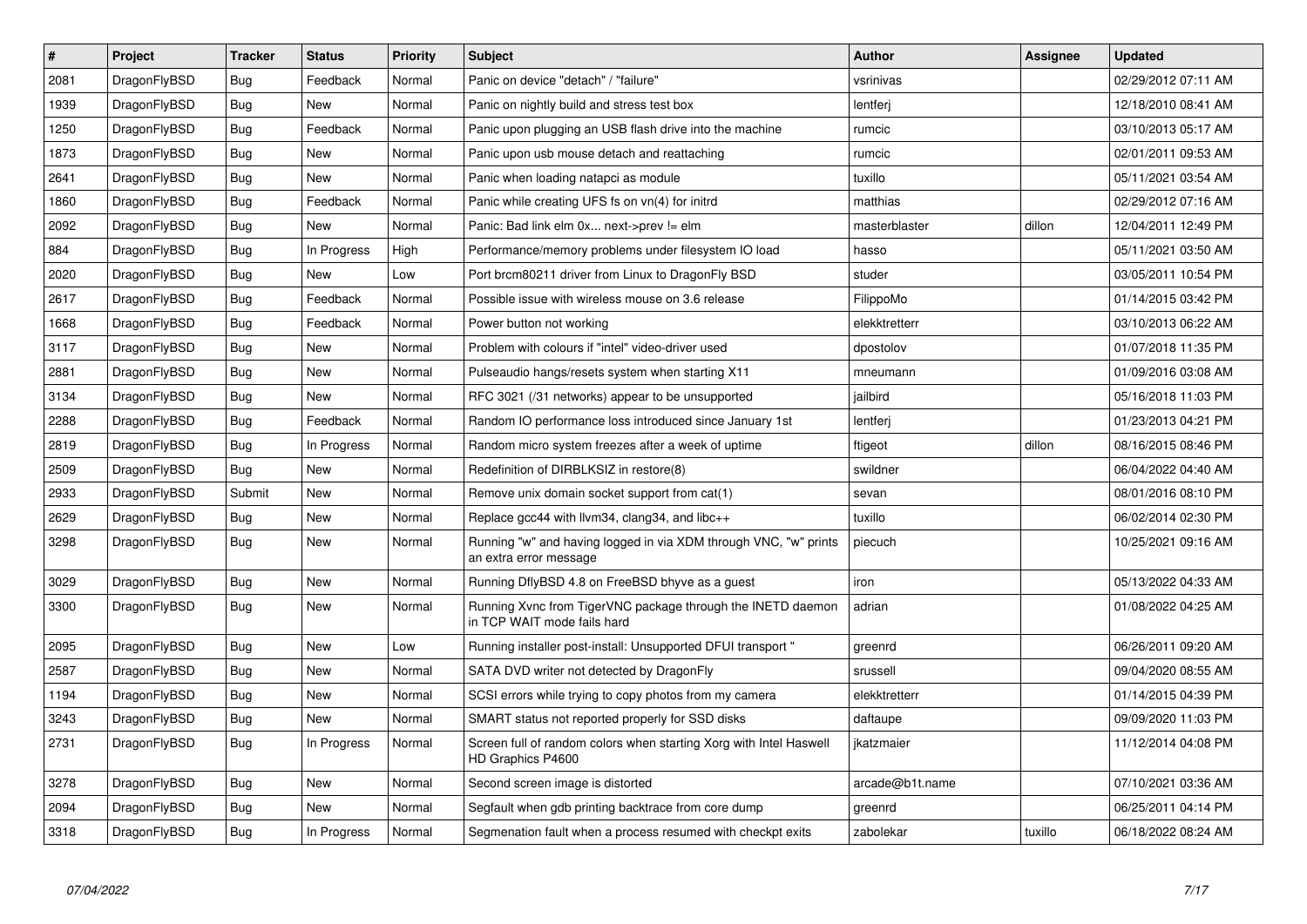| $\vert$ # | Project      | <b>Tracker</b> | <b>Status</b> | <b>Priority</b> | <b>Subject</b>                                                                                                                                           | Author          | Assignee | <b>Updated</b>      |
|-----------|--------------|----------------|---------------|-----------------|----------------------------------------------------------------------------------------------------------------------------------------------------------|-----------------|----------|---------------------|
| 1313      | DragonFlyBSD | Bug            | <b>New</b>    | Low             | Signal code in kernel needs major overhaul (signal queues,<br>si code, si addr)                                                                          | hasso           |          | 05/11/2021 04:00 AM |
| 2721      | DragonFlyBSD | Submit         | Feedback      | Low             | Some few zalloc calls to objcache ones replacements                                                                                                      | dclink          | tuxillo  | 05/11/2021 04:08 AM |
| 3160      | DragonFlyBSD | Submit         | In Progress   | Normal          | State the implementation difference in pkill/pgrep manual                                                                                                | sevan           | tuxillo  | 06/03/2022 05:15 PM |
| 1336      | DragonFlyBSD | <b>Bug</b>     | In Progress   | Normal          | Still looking for reports of missed directory entries w/ HAMMER                                                                                          | dillon          |          | 05/11/2021 04:00 AM |
| 2529      | DragonFlyBSD | <b>Bug</b>     | <b>New</b>    | Low             | Sundance network adapter is not detected and attached                                                                                                    | kworr           |          | 03/25/2013 02:29 AM |
| 1884      | DragonFlyBSD | Bug            | New           | Normal          | System completely freezes while listening music (devbuf: malloc<br>limit exceeded)                                                                       | shamaz          |          | 01/24/2011 05:00 PM |
| 2308      | DragonFlyBSD | <b>Bug</b>     | <b>New</b>    | Normal          | System freeze when unloading snd hda                                                                                                                     | jaydg           |          | 02/19/2012 07:15 AM |
| 2391      | DragonFlyBSD | <b>Bug</b>     | In Progress   | Normal          | System lock with ahci and acpi enabled on ATI RS690 chipset with<br>SMB600 sata controller                                                               | jorisgio        | vadaszi  | 06/03/2015 03:51 PM |
| 3157      | DragonFlyBSD | <b>Bug</b>     | <b>New</b>    | Normal          | TP-Link UE300 not working in 5.2-RELEASE                                                                                                                 | tuxillo         |          | 11/15/2018 02:08 PM |
| 2820      | DragonFlyBSD | Bug            | <b>New</b>    | Normal          | TP-Link USB Wi-Fi adapter cannot be reattached to the system                                                                                             | shamaz          |          | 05/22/2015 09:45 PM |
| 2438      | DragonFlyBSD | Submit         | Feedback      | Normal          | <b>TRIM</b> fixes                                                                                                                                        | Anonymous       | tuxillo  | 05/11/2021 03:45 AM |
| 1982      | DragonFlyBSD | <b>Bug</b>     | New           | Low             | There is no linuxulator on x86-64                                                                                                                        | herrgard        |          | 05/31/2022 02:25 PM |
| 2371      | DragonFlyBSD | <b>Bug</b>     | <b>New</b>    | Normal          | Timezone problem with America/Sao Paulo                                                                                                                  | raitech         |          | 05/17/2012 01:42 PM |
| 2153      | DragonFlyBSD | Bug            | New           | Normal          | Too many unuseful warnings at boot                                                                                                                       | juanfra684      |          | 10/18/2011 10:16 PM |
| 3311      | DragonFlyBSD | Bug            | <b>New</b>    | Low             | TrueCrypt support may cause kernel crash                                                                                                                 | arcade@b1t.name |          | 04/29/2022 06:19 AM |
| 2822      | DragonFlyBSD | Bug            | <b>New</b>    | Normal          | USB 3.0 stick throws "reading primary partition table: error<br>accessing offset 000[] for 152" error, while the stick works on any<br>other OS I tested | revuwa          | profmakx | 06/29/2015 05:56 AM |
| 1613      | DragonFlyBSD | Bug            | Feedback      | Normal          | USB Keyboard not working on master                                                                                                                       | elekktretterr   |          | 05/11/2021 04:05 AM |
| 3139      | DragonFlyBSD | <b>Bug</b>     | <b>New</b>    | Normal          | USB Mouse Does Not Work in DragonflyBSD guest on VirtualBox                                                                                              | chiguy1256      |          | 06/24/2018 10:14 PM |
| 2802      | DragonFlyBSD | Bug            | <b>New</b>    | Normal          | USB Wifi urtwn0 crash from cd boot                                                                                                                       | opvalues        |          | 03/10/2015 01:07 AM |
| 846       | DragonFlyBSD | <b>Bug</b>     | Feedback      | Normal          | USB bugs:usb mouse can't used!                                                                                                                           | frankning       |          | 01/15/2015 08:36 AM |
| 2077      | DragonFlyBSD | Bug            | New           | Normal          | USB devices conflicting                                                                                                                                  | srussell        |          | 05/17/2011 05:12 PM |
| 2061      | DragonFlyBSD | <b>Bug</b>     | New           | Normal          | USB keyboard boot panic                                                                                                                                  | sjg             |          | 05/04/2012 12:20 AM |
| 2675      | DragonFlyBSD | Bug            | New           | Low             | Ultimate N WiFi Link 5300 get iwn intr: fatal firmware error on 5GHz                                                                                     | revuwa          |          | 05/11/2021 04:07 AM |
| 1454      | DragonFlyBSD | <b>Bug</b>     | Feedback      | Normal          | Unable to boot from external USB DVD drive                                                                                                               | elekktretterr   |          | 05/11/2021 04:01 AM |
| 1560      | DragonFlyBSD | <b>Bug</b>     | Feedback      | Normal          | Unable to modify partition table on ThinkPad T61p during install                                                                                         | rehsack         |          | 01/15/2015 08:57 AM |
| 998       | DragonFlyBSD | Bug            | In Progress   | Normal          | Unconfiguring a vn while it is mounted                                                                                                                   | rumcic          | tuxillo  | 05/11/2021 04:00 AM |
| 2316      | DragonFlyBSD | <b>Bug</b>     | <b>New</b>    | Normal          | Ungraceful invalid password handling for adding a new user in the<br>installer                                                                           | rune            |          | 04/27/2012 11:23 PM |
| 3031      | DragonFlyBSD | Submit         | In Progress   | Normal          | Update drm/radeon to Linux 4.7.10 as much as possible                                                                                                    | davshao         | ftigeot  | 08/19/2021 12:33 PM |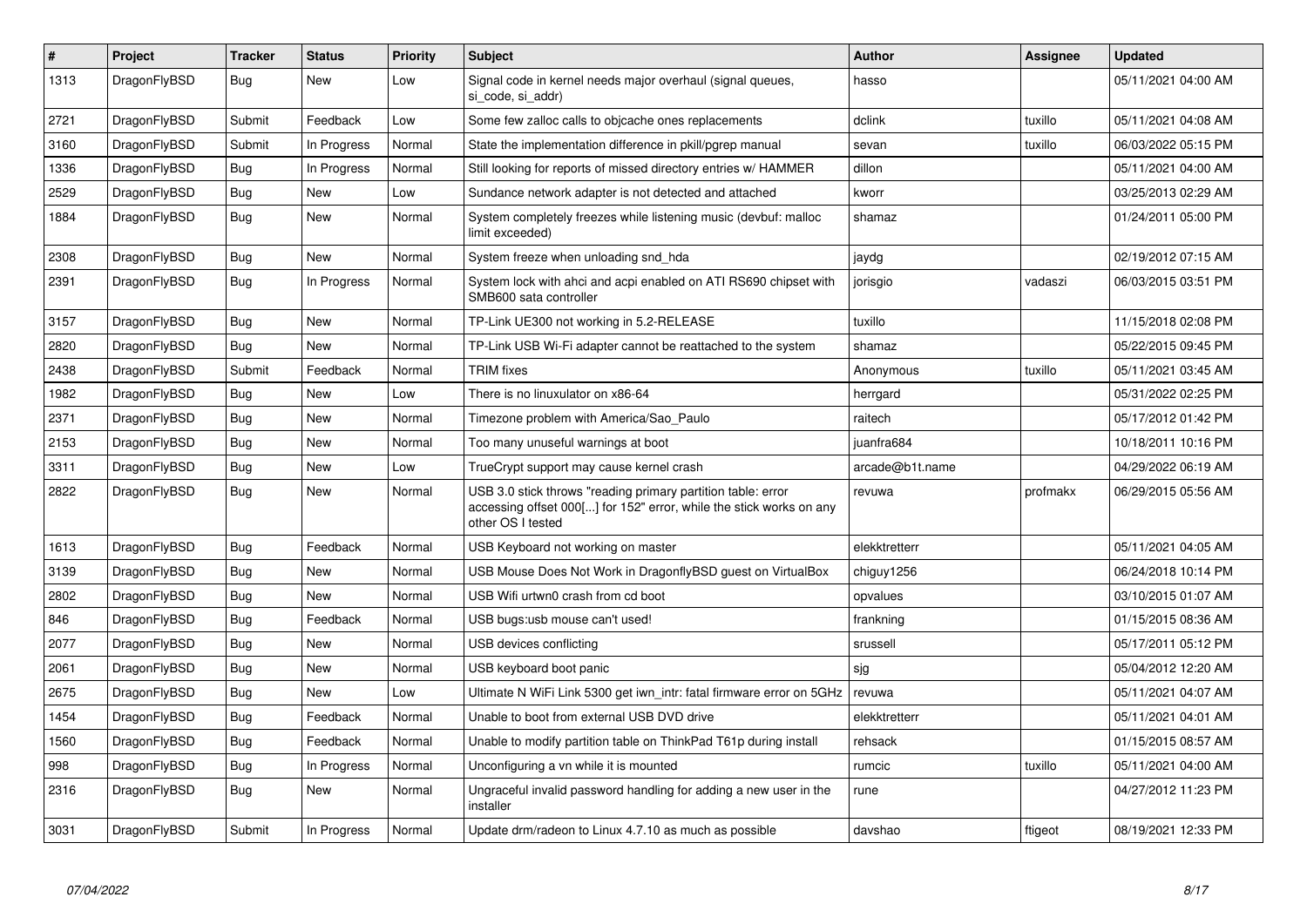| $\sharp$ | Project      | <b>Tracker</b> | <b>Status</b> | <b>Priority</b> | Subject                                                                                                   | <b>Author</b>   | Assignee | <b>Updated</b>      |
|----------|--------------|----------------|---------------|-----------------|-----------------------------------------------------------------------------------------------------------|-----------------|----------|---------------------|
| 3145     | DragonFlyBSD | Submit         | In Progress   | Normal          | Update libelf to FreeBSD 12 current and build as base library usable<br>by ports                          | davshao         | tuxillo  | 08/20/2021 03:58 PM |
| 3154     | DragonFlyBSD | Submit         | New           | Normal          | Update serial handling in bootloader                                                                      | ddegroot        | dillon   | 11/06/2018 11:21 PM |
| 1390     | DragonFlyBSD | <b>Bug</b>     | In Progress   | Normal          | Use id_t type for {get,set}priority()                                                                     | Anonymous       | tuxillo  | 07/05/2019 02:18 AM |
| 2622     | DragonFlyBSD | Bug            | New           | Normal          | VAIO FIT15E fn keys support                                                                               | nonsolosoft     |          | 12/31/2013 01:31 AM |
| 293      | DragonFlyBSD | <b>Bug</b>     | Feedback      | Low             | Various updates to the handbook                                                                           | victor          | victor   | 03/10/2013 04:46 AM |
| 2631     | DragonFlyBSD | <b>Bug</b>     | In Progress   | Low             | Verify library versioning current with full package build and switch it<br>on (after publishing packages) | tuxillo         |          | 05/11/2021 04:06 AM |
| 341      | DragonFlyBSD | Bug            | New           | Normal          | Vinum erroneously repors devices as busy                                                                  | corecode        | swildner | 01/21/2012 04:50 AM |
| 2125     | DragonFlyBSD | Bug            | New           | Normal          | Weird garbage in dmesg                                                                                    | herrgard        |          | 08/30/2011 08:04 PM |
| 3302     | DragonFlyBSD | <b>Bug</b>     | New           | Normal          | Will not boot on System76 Lemur Pro (lemp10)                                                              | piecuch         |          | 11/03/2021 10:21 AM |
| 2360     | DragonFlyBSD | <b>Bug</b>     | In Progress   | Normal          | Wishlist: virtio driver import                                                                            | vsrinivas       |          | 06/04/2022 04:16 AM |
| 3284     | DragonFlyBSD | <b>Bug</b>     | New           | Normal          | Wrong towlower() result for U+038A                                                                        | bhaible         |          | 07/10/2021 03:34 AM |
| 2808     | DragonFlyBSD | <b>Bug</b>     | New           | Normal          | X freeze by switching between X and VT - results in black screen                                          | lukesky333      |          | 05/11/2021 03:55 AM |
| 2311     | DragonFlyBSD | <b>Bug</b>     | New           | Normal          | Xorg crash having something to do with drm                                                                | phma            |          | 02/22/2012 09:59 AM |
| 3226     | DragonFlyBSD | <b>Bug</b>     | New           | Normal          | Xorg freezes in vm: thread stuck in "objtrm1"                                                             | peeter          |          | 04/08/2020 02:10 AM |
| 2098     | DragonFlyBSD | Submit         | <b>New</b>    | Normal          | [PATCH] correct ath man page example<br>(/usr/src/share/man/man4/ath.4)                                   | nobody          |          | 11/15/2011 12:27 AM |
| 2122     | DragonFlyBSD | Submit         | New           | Normal          | [Review] Fixes to the VFS layer                                                                           | ftigeot         |          | 05/31/2022 03:25 PM |
| 2878     | DragonFlyBSD | Bug            | <b>New</b>    | Low             | [fix] CCVER problem when using clang and cpu extensions<br>(intrinsics)                                   | arcade@b1t.name |          | 06/24/2016 04:25 AM |
| 2115     | DragonFlyBSD | <b>Bug</b>     | New           | Normal          | [msk] system freeze after receive some paquet                                                             | bsdsx           |          | 08/22/2011 10:22 AM |
| 2306     | DragonFlyBSD | <b>Bug</b>     | New           | Normal          | a crash starts the kernel debugger in text mode, but just reboots in X                                    | phma            |          | 02/11/2012 08:02 PM |
| 1287     | DragonFlyBSD | <b>Bug</b>     | Feedback      | Normal          | altg configuration doesn't work                                                                           | corecode        | tuxillo  | 05/11/2021 03:51 AM |
| 1521     | DragonFlyBSD | <b>Bug</b>     | Feedback      | Normal          | amd64 2.4 livecd won't mount root at boot                                                                 | bolapara        |          | 01/28/2018 03:45 AM |
| 2459     | DragonFlyBSD | Bug            | Feedback      | Normal          | apic problems with HP Probook 4510s                                                                       | thowe           |          | 11/27/2021 08:22 AM |
| 3143     | DragonFlyBSD | <b>Bug</b>     | New           | Normal          | assertion "0" failed in hammer2 inode xop chain sync                                                      | cbin            |          | 07/18/2018 12:50 PM |
| 1246     | DragonFlyBSD | <b>Bug</b>     | <b>New</b>    | Normal          | bad resolution (monitor desync) with livedvd                                                              | Przem0l         |          | 02/18/2014 06:29 AM |
| 1442     | DragonFlyBSD | Bug            | New           | Normal          | blocking SIGSEGV and triggering a segment violation produces an<br>all CPU consuming process              | corecode        | tuxillo  | 05/11/2021 03:52 AM |
| 1525     | DragonFlyBSD | <b>Bug</b>     | New           | Normal          | boehm-gc problems                                                                                         | hasso           |          | 10/13/2012 07:13 PM |
| 806      | DragonFlyBSD | <b>Bug</b>     | Feedback      | Normal          | boot error on MacBook                                                                                     | tralamazza      |          | 06/04/2022 05:28 AM |
| 2680     | DragonFlyBSD | <b>Bug</b>     | New           | Low             | boot0cfg update makes box unbootable                                                                      | herrgard        |          | 06/10/2014 06:02 AM |
| 3006     | DragonFlyBSD | <b>Bug</b>     | New           | Normal          | boot0cfg: panic in kern_udev.c in function _udev_dict_set_cstr when<br>installing in VirtualBox           | MichiGreat      |          | 04/01/2017 02:22 PM |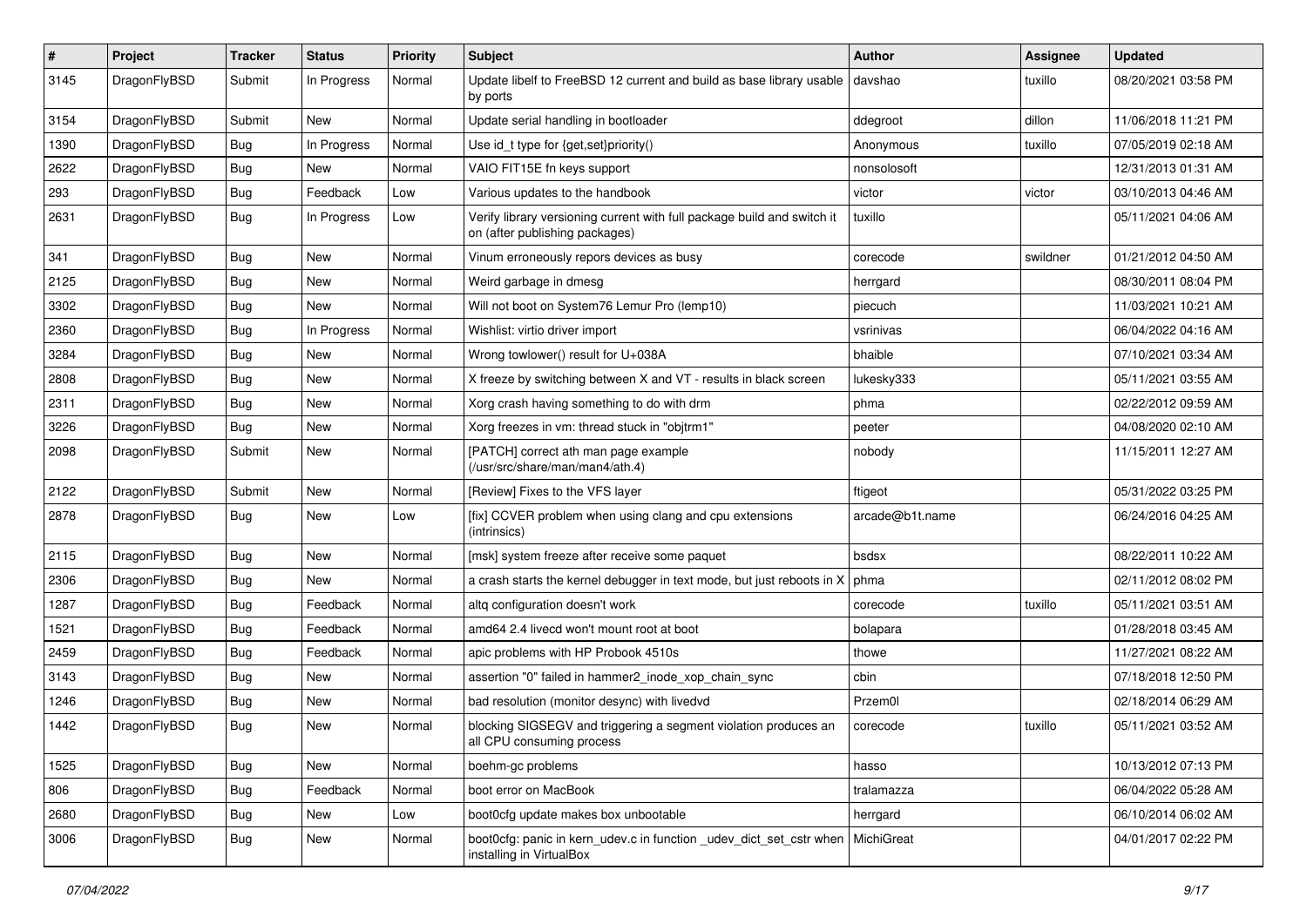| ∦    | Project      | <b>Tracker</b> | <b>Status</b> | <b>Priority</b> | <b>Subject</b>                                                                                  | <b>Author</b>     | <b>Assignee</b> | <b>Updated</b>      |
|------|--------------|----------------|---------------|-----------------|-------------------------------------------------------------------------------------------------|-------------------|-----------------|---------------------|
| 2882 | DragonFlyBSD | <b>Bug</b>     | <b>New</b>    | Low             | bridge sends packets from individual interfaces                                                 | arcade@b1t.name   |                 | 01/09/2016 12:43 PM |
| 2531 | DragonFlyBSD | <b>Bug</b>     | <b>New</b>    | Normal          | camcontrol fails to disable APM                                                                 | m.lombardi85      |                 | 03/23/2013 12:28 PM |
| 1587 | DragonFlyBSD | <b>Bug</b>     | Feedback      | Normal          | can't gdb across fork                                                                           | corecode          | tuxillo         | 05/11/2021 03:54 AM |
| 1584 | DragonFlyBSD | Bug            | In Progress   | Normal          | can't use ssh from jail: debug1: read_passphrase: can't open<br>/dev/tty: Device busy           | corecode          | tuxillo         | 05/11/2021 03:53 AM |
| 2924 | DragonFlyBSD | Bug            | New           | Normal          | cat -v fails to tag characters in extended table with M- prefix with<br>some locales            | sevan             |                 | 07/11/2016 07:18 AM |
| 1127 | DragonFlyBSD | <b>Bug</b>     | Feedback      | Low             | cdrom drive not detected                                                                        | tgr               | corecode        | 01/15/2015 08:55 AM |
| 1618 | DragonFlyBSD | <b>Bug</b>     | Feedback      | Normal          | collision for 'struct pmap' when using RPC and <sys user.h=""></sys>                            | carenas           |                 | 05/11/2021 04:05 AM |
| 3240 | DragonFlyBSD | Bug            | New           | High            | compile error because of openssl with /usr/dports/security/rhash for<br>mysql 8 install         | <b>UlasSAYGIN</b> |                 | 06/04/2020 08:05 AM |
| 2389 | DragonFlyBSD | Bug            | <b>New</b>    | Normal          | computer crashed while listing processes                                                        | phma              |                 | 06/18/2012 02:49 PM |
| 2712 | DragonFlyBSD | <b>Bug</b>     | <b>New</b>    | Normal          | connect(2) returns EINVAL when retrying after ECONNREFUSED                                      | jorisgio          |                 | 08/14/2014 05:31 PM |
| 2621 | DragonFlyBSD | Bug            | <b>New</b>    | Normal          | core dump using cdrom                                                                           | nonsolosoft       |                 | 12/27/2013 12:43 AM |
| 3110 | DragonFlyBSD | Bug            | <b>New</b>    | Normal          | crash with ipfw3 under load                                                                     | bnegre82          |                 | 12/09/2017 06:22 AM |
| 2547 | DragonFlyBSD | <b>Bug</b>     | New           | High            | crashed while doing a dry run of pkg rolling-replace                                            | phma              |                 | 04/18/2013 10:40 PM |
| 2319 | DragonFlyBSD | <b>Bug</b>     | <b>New</b>    | Normal          | crypt/passwd forward compat                                                                     | c.turner1         |                 | 02/28/2012 12:39 PM |
| 2569 | DragonFlyBSD | <b>Bug</b>     | <b>New</b>    | Normal          | ctime NFS                                                                                       | ferney            |                 | 08/11/2013 04:35 AM |
| 3116 | DragonFlyBSD | Bug            | <b>New</b>    | Normal          | da0 detects on very big volume if to _remove_ usb install stick and<br>reboot on Intel NUC5PPYH | dpostolov         |                 | 01/07/2018 09:40 PM |
| 2917 | DragonFlyBSD | Bug            | New           | Normal          | da8: reading primary partition table: error accessing offset<br>000000000000 for 512            | liweitianux       |                 | 05/11/2021 08:43 PM |
| 2604 | DragonFlyBSD | Bug            | <b>New</b>    | Normal          | dell laptop does not boot with LATEST                                                           | isenmann          |                 | 11/20/2013 02:07 AM |
| 1876 | DragonFlyBSD | <b>Bug</b>     | <b>New</b>    | Normal          | devfs in $ ail + logging$ out from console(ttyv1+) -> panic                                     | qhwt.dfly         | tuxillo         | 05/31/2022 03:24 PM |
| 2100 | DragonFlyBSD | <b>Bug</b>     | Feedback      | Normal          | devfs related panic                                                                             | sepherosa         | alexh           | 07/10/2011 02:29 PM |
| 2082 | DragonFlyBSD | <b>Bug</b>     | <b>New</b>    | Normal          | dfbsd 2.10.1 amd64 - mc port build error with 'bmake bin-install'                               | sun-doctor        |                 | 05/25/2011 07:18 PM |
| 1579 | DragonFlyBSD | <b>Bug</b>     | Feedback      | Normal          | dfly 2.4.1 does not like HP DL360G4p and Smart Array 6400 with<br><b>MSA20</b>                  | tomaz.borstnar    | tuxillo         | 06/02/2014 02:44 PM |
| 3141 | DragonFlyBSD | <b>Bug</b>     | <b>New</b>    | Normal          | dhclient blocks boot process                                                                    | rowo              |                 | 12/16/2018 11:01 AM |
| 1547 | DragonFlyBSD | Bug            | In Progress   | Normal          | disklabel64 automatic sizing                                                                    | corecode          | tuxillo         | 05/11/2021 03:52 AM |
| 1951 | DragonFlyBSD | Bug            | New           | Normal          | dma_timeouts at phyaddr on a good hdd                                                           | peur.neu          |                 | 01/04/2011 07:12 AM |
| 2886 | DragonFlyBSD | <b>Bug</b>     | New           | Normal          | dragonfly mail agent: sending a testmail causes high system load                                | worf              |                 | 02/05/2016 05:53 AM |
| 3011 | DragonFlyBSD | <b>Bug</b>     | In Progress   | Normal          | dragonfly/sys/dev/netif/re/re.c: suspicious code ?                                              | dcb               |                 | 07/29/2017 01:26 AM |
| 2806 | DragonFlyBSD | Bug            | New           | Normal          | failed to configure a link-local address on ath0 (errno = $22$ )                                | Chingyuan         |                 | 05/25/2021 01:00 AM |
| 781  | DragonFlyBSD | Bug            | In Progress   | Normal          | fdisk uses wrong geometry on usb flash drives                                                   | corecode          | tuxillo         | 05/11/2021 03:50 AM |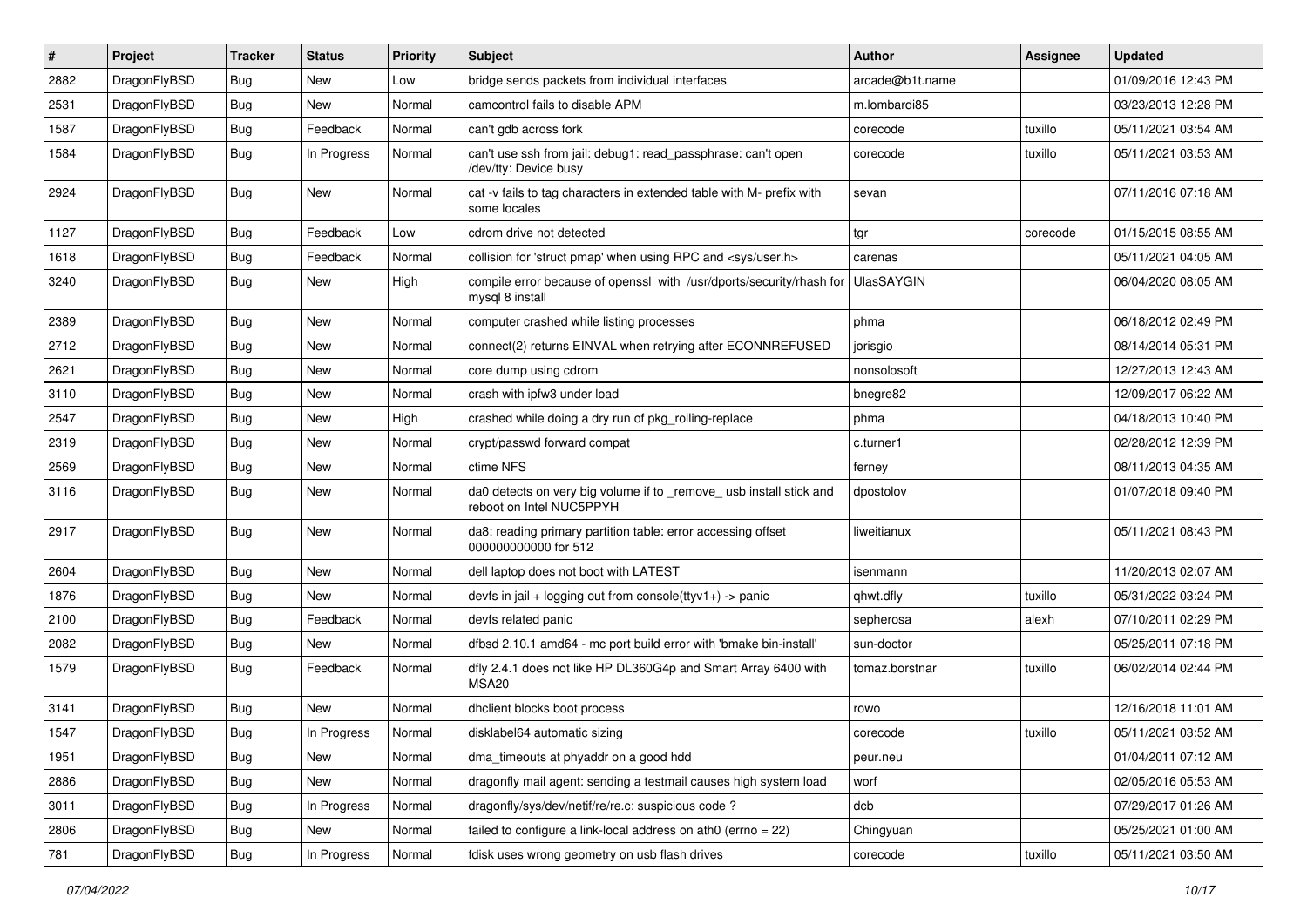| $\sharp$ | Project      | <b>Tracker</b> | <b>Status</b> | <b>Priority</b> | Subject                                                                    | <b>Author</b>     | Assignee | <b>Updated</b>      |
|----------|--------------|----------------|---------------|-----------------|----------------------------------------------------------------------------|-------------------|----------|---------------------|
| 2790     | DragonFlyBSD | Submit         | New           | Low             | filedesc softrefs increment code factoring                                 | dclink            |          | 02/21/2015 04:00 AM |
| 3041     | DragonFlyBSD | Submit         | <b>New</b>    | Normal          | firmware: Remove embedding of multiple images in one module.               | Anonymous         |          | 12/25/2020 02:15 AM |
| 331      | DragonFlyBSD | Bug            | In Progress   | Normal          | ftpsesame (aka Bridging S01E03)                                            | bastyaelvtars     |          | 03/09/2013 12:28 PM |
| 3222     | DragonFlyBSD | <b>Bug</b>     | New           | Normal          | gcc - undefined reference to '__atomic_load' (missing libatomic?)          | mneumann          |          | 02/08/2020 02:45 AM |
| 2282     | DragonFlyBSD | Bug            | In Progress   | Normal          | gdb segfaults with certain corefiles                                       | tuxillo           |          | 01/18/2012 04:40 PM |
| 2124     | DragonFlyBSD | <b>Bug</b>     | New           | Normal          | getty repeating too quickly on port /dev/ttyv0                             | sgeorge.ml        |          | 09/01/2011 04:28 AM |
| 1943     | DragonFlyBSD | Bug            | New           | Normal          | hammer assertion panic                                                     | peter             |          | 12/27/2010 12:45 AM |
| 2526     | DragonFlyBSD | <b>Bug</b>     | <b>New</b>    | Normal          | hammer cleanup doesn't run on first day of DST                             | pavalos           |          | 10/18/2016 05:28 PM |
| 2387     | DragonFlyBSD | <b>Bug</b>     | New           | Normal          | hammer ignores -t during dedup                                             | phma              |          | 06/17/2012 12:30 PM |
| 2123     | DragonFlyBSD | Bug            | <b>New</b>    | Normal          | hammer is losing files                                                     | schmir            |          | 08/30/2011 07:56 PM |
| 2809     | DragonFlyBSD | <b>Bug</b>     | New           | Normal          | hammer mirror-stream                                                       | masu              |          | 04/10/2015 12:33 AM |
| 1984     | DragonFlyBSD | <b>Bug</b>     | <b>New</b>    | Normal          | hammer mount fails after crash - HAMMER: FIFO record bad head<br>signature | thomas.nikolajsen |          | 03/08/2011 06:57 PM |
| 2552     | DragonFlyBSD | <b>Bug</b>     | <b>New</b>    | Low             | hammer recovery should indicate progress                                   | phma              |          | 05/03/2013 12:13 AM |
| 2857     | DragonFlyBSD | Bug            | New           | Normal          | hammer stalls via bitcoin-qt                                               | tkusumi           |          | 11/30/2015 06:52 AM |
| 1307     | DragonFlyBSD | Bug            | In Progress   | Normal          | hammer tid -2 shows unexpected result                                      | corecode          |          | 10/18/2016 05:29 PM |
| 3312     | DragonFlyBSD | Submit         | <b>New</b>    | Normal          | hammer2: redundant chain modify after chain creation                       | tkusumi           |          | 05/15/2022 01:35 PM |
| 3316     | DragonFlyBSD | Bug            | New           | Normal          | hammer2_dirent_create() allows creating >1 dirents with the same<br>name   | tkusumi           |          | 06/05/2022 12:35 PM |
| 2140     | DragonFlyBSD | Bug            | New           | High            | hammer_io_delallocate panic with 'duplicate entry' message                 | ttw               |          | 10/07/2011 12:22 PM |
| 1398     | DragonFlyBSD | Submit         | In Progress   | Normal          | hdestroy(3) restricts hash key to point to malloc'ed space                 | Anonymous         |          | 08/20/2021 04:06 PM |
| 1714     | DragonFlyBSD | Bug            | <b>New</b>    | Low             | hwpmc                                                                      | alexh             | swildner | 08/18/2012 02:03 PM |
| 2598     | DragonFlyBSD | Bug            | New           | Normal          | i386 via USB Booting                                                       | mbzadegan         |          | 10/21/2013 02:28 AM |
| 2329     | DragonFlyBSD | <b>Bug</b>     | <b>New</b>    | Normal          | ibm x3550 & acpi                                                           | ano               |          | 06/03/2014 11:37 AM |
| 1946     | DragonFlyBSD | <b>Bug</b>     | <b>New</b>    | Normal          | ieee80211 panic                                                            | pavalos           | josepht  | 01/27/2011 06:00 PM |
| 2182     | DragonFlyBSD | Bug            | New           | Normal          | if msk PHY FIFO underrun/overflow                                          | nonsolosoft       |          | 09/03/2012 06:39 AM |
| 989      | DragonFlyBSD | <b>Bug</b>     | New           | Normal          | installer/fdisk trouble with wrapped values                                | Discodestroyer    |          | 02/18/2014 06:27 AM |
| 3028     | DragonFlyBSD | Bug            | In Progress   | Normal          | installer: confusion of set/get disk encryption passphrase dialogs         | liweitianux       | tuxillo  | 06/03/2022 05:13 PM |
| 285      | DragonFlyBSD | <b>Bug</b>     | Feedback      | Low             | interrupt latency with re without ip address configured                    | thomas.nikolajsen |          | 02/20/2014 10:30 AM |
| 2788     | DragonFlyBSD | <b>Bug</b>     | <b>New</b>    | Normal          | ioctl GSLICEINFO: Not working for vnode slice                              | mneumann          |          | 02/12/2015 07:49 AM |
| 2972     | DragonFlyBSD | <b>Bug</b>     | <b>New</b>    | Normal          | ipfw3 "deny to me" does not work correctly                                 | mneumann          |          | 12/27/2016 12:11 PM |
| 1867     | DragonFlyBSD | <b>Bug</b>     | New           | Normal          | it(4) motherboard and fan problems                                         | tuxillo           |          | 07/08/2011 10:48 AM |
| 1474     | DragonFlyBSD | <b>Bug</b>     | New           | Normal          | ithread 1 unexpectedly rescheduled                                         | corecode          | tuxillo  | 05/11/2021 03:52 AM |
| 1964     | DragonFlyBSD | <b>Bug</b>     | New           | Normal          | iwn (panic assertion : wlan assert serialized)                             | sjmm.ptr          | josepht  | 02/01/2011 12:57 PM |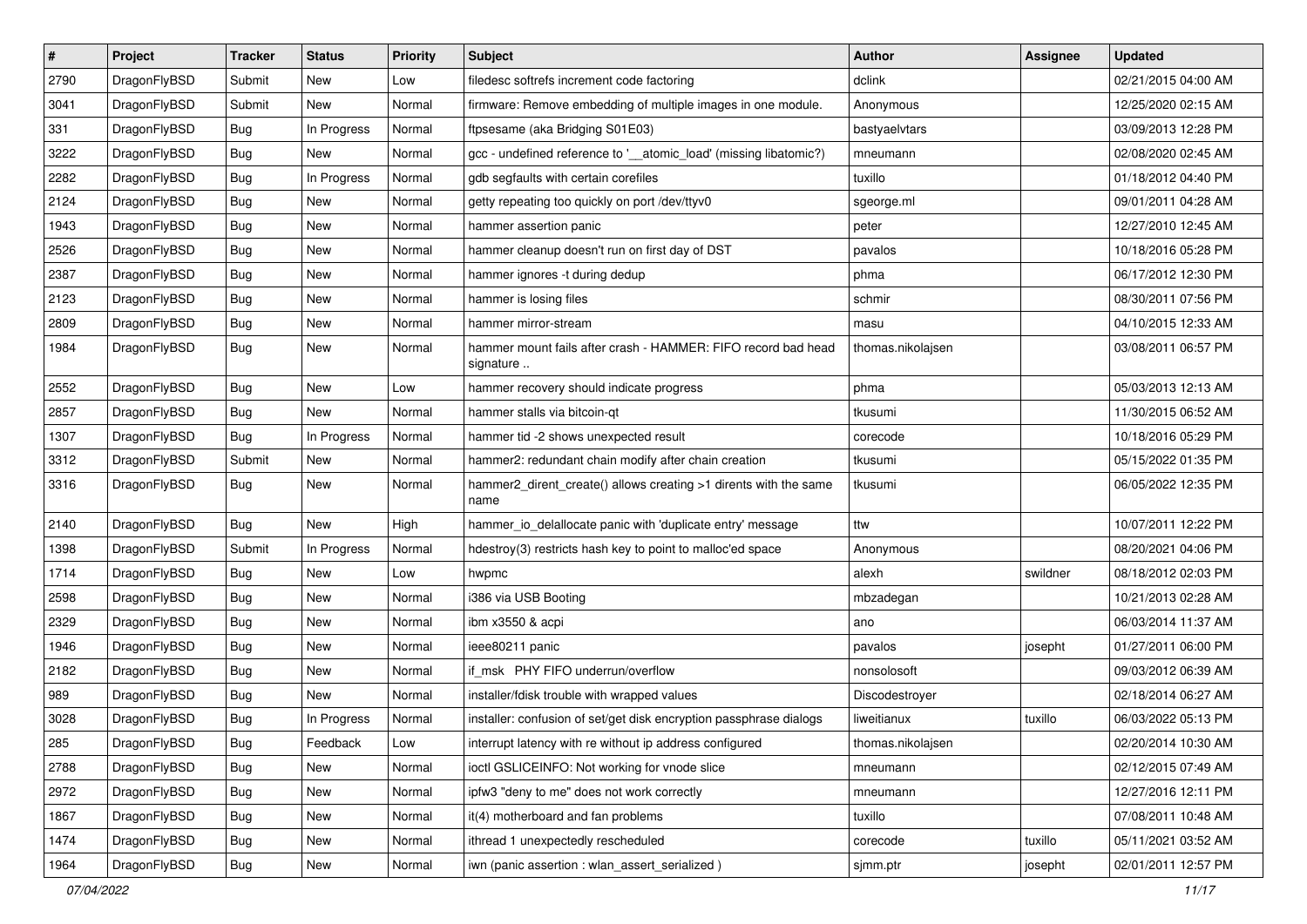| $\pmb{\#}$ | Project      | <b>Tracker</b> | <b>Status</b> | <b>Priority</b> | Subject                                                                                                  | Author            | Assignee | <b>Updated</b>      |
|------------|--------------|----------------|---------------|-----------------|----------------------------------------------------------------------------------------------------------|-------------------|----------|---------------------|
| 2626       | DragonFlyBSD | Bug            | New           | Normal          | iwn driver drops with error: "firmware error 'iwn intr: fatal firmware<br>error'"                        | rodyaj            |          | 01/09/2014 05:50 AM |
| 1949       | DragonFlyBSD | <b>Bug</b>     | <b>New</b>    | Normal          | iwn panic                                                                                                | pavalos           |          | 01/30/2011 03:21 AM |
| 2735       | DragonFlyBSD | Bug            | New           | Urgent          | iwn panics SYSSASSERT                                                                                    | cnb               |          | 05/11/2021 03:55 AM |
| 2158       | DragonFlyBSD | <b>Bug</b>     | New           | Normal          | iwn panics with assertion on boot.                                                                       | eocallaghan       |          | 10/24/2011 04:13 PM |
| 1532       | DragonFlyBSD | <b>Bug</b>     | New           | Low             | jemalloc doesn't work on DragonFly                                                                       | hasso             | sjg      | 08/02/2011 01:14 AM |
| 1397       | DragonFlyBSD | Bug            | Feedback      | Normal          | jobs -I output inconsistency when called from script                                                     | Anonymous         | tuxillo  | 05/15/2022 05:07 AM |
| 2970       | DragonFlyBSD | Bug            | New           | Normal          | kernel 4.7: "Is -I" causes panic on UDF filesystem: "bgetvp -<br>overlapping buffer"                     | peeter            |          | 12/21/2016 02:46 AM |
| 1475       | DragonFlyBSD | <b>Bug</b>     | In Progress   | Normal          | kernel blocks with low memory and syscons setting a high res mode<br>' scrollback                        | corecode          | tuxillo  | 05/11/2021 03:52 AM |
| 1193       | DragonFlyBSD | Bug            | <b>New</b>    | Normal          | kernel doesn't recognize cdrom drive                                                                     | nonsolosoft       |          | 01/25/2014 09:11 PM |
| 2042       | DragonFlyBSD | <b>Bug</b>     | New           | Normal          | kernel panic, when run boot0cfg                                                                          | sepherosa         |          | 05/31/2022 03:01 PM |
| 1824       | DragonFlyBSD | <b>Bug</b>     | Feedback      | Normal          | kernel panic, x86, 2.7.3.859.ge5104                                                                      | akirchhoff135014  |          | 03/10/2013 07:49 AM |
| 2736       | DragonFlyBSD | <b>Bug</b>     | <b>New</b>    | High            | kernel panics on acpi_timer_probe function                                                               | cnb               |          | 05/11/2021 03:55 AM |
| 1559       | DragonFlyBSD | <b>Bug</b>     | New           | Normal          | kernel trap                                                                                              | phma              |          | 11/27/2021 08:43 AM |
| 911        | DragonFlyBSD | <b>Bug</b>     | Feedback      | Normal          | kldload/kernel linker can exceed malloc reserve and panic system                                         | corecode          | tuxillo  | 05/11/2021 03:51 AM |
| 1745       | DragonFlyBSD | <b>Bug</b>     | Feedback      | Normal          | kmalloc panic                                                                                            | josepht           |          | 05/11/2021 04:05 AM |
| 1528       | DragonFlyBSD | <b>Bug</b>     | In Progress   | Normal          | ktrace does not show proper return values for pipe(2)                                                    | corecode          | tuxillo  | 05/11/2021 03:52 AM |
| 3142       | DragonFlyBSD | Submit         | <b>New</b>    | Normal          | lib/libdmsg: Unbreak using new API EVP_CIPHER_CTX_new()                                                  | tkusumi           |          | 07/08/2018 04:18 AM |
| 2544       | DragonFlyBSD | Bug            | New           | Normal          | live DVD system boot (menu option 1) caused db> prompt on<br>PE1950                                      | estrabd           |          | 05/11/2021 03:54 AM |
| 2141       | DragonFlyBSD | <b>Bug</b>     | <b>New</b>    | Urgent          | loader and/or documentation broken                                                                       | sjg               |          | 01/20/2012 10:51 AM |
| 2936       | DragonFlyBSD | <b>Bug</b>     | New           | Normal          | loader.efi crashes while loading kernel                                                                  | spaceille         |          | 08/20/2016 06:17 AM |
| 1942       | DragonFlyBSD | Bug            | New           | Normal          | locking against myself in getcacheblk()?                                                                 | qhwt.dfly         |          | 05/31/2022 02:15 PM |
| 2008       | DragonFlyBSD | <b>Bug</b>     | <b>New</b>    | Normal          | lwkt_setcpu_remote: td->td_flags 00800621 console flood                                                  | pavalos           |          | 03/06/2011 09:37 PM |
| 2874       | DragonFlyBSD | <b>Bug</b>     | New           | Normal          | make world DESTDIR=/emptydir fails                                                                       | pascii            |          | 12/25/2015 07:04 AM |
| 1556       | DragonFlyBSD | Bug            | <b>New</b>    | Normal          | many processes stuck in "hmrrcm", system unusable                                                        | corecode          | tuxillo  | 05/11/2021 03:52 AM |
| 2609       | DragonFlyBSD | <b>Bug</b>     | New           | Normal          | master: panic: assertion<br>'LWKT_TOKEN_HELD_ANY(vm_object_token(object))" failed in<br>swp_pager_lookup | thomas.nikolajsen |          | 11/28/2013 11:36 AM |
| 2265       | DragonFlyBSD | <b>Bug</b>     | New           | Normal          | mbsrtowcs does not properly handle invalid mbstate_t in ps                                               | c.turner1         | swildner | 01/10/2012 07:56 PM |
| 3283       | DragonFlyBSD | <b>Bug</b>     | New           | Normal          | mknodat() cannot create FIFOs                                                                            | bhaible           |          | 07/10/2021 03:34 AM |
| 1538       | DragonFlyBSD | Bug            | New           | Low             | mountroot should probe file systems                                                                      | corecode          | alexh    | 11/24/2010 06:35 PM |
| 1935       | DragonFlyBSD | <b>Bug</b>     | New           | Normal          | mouse does not work after switching between x and console                                                | shamaz            |          | 12/13/2010 10:06 AM |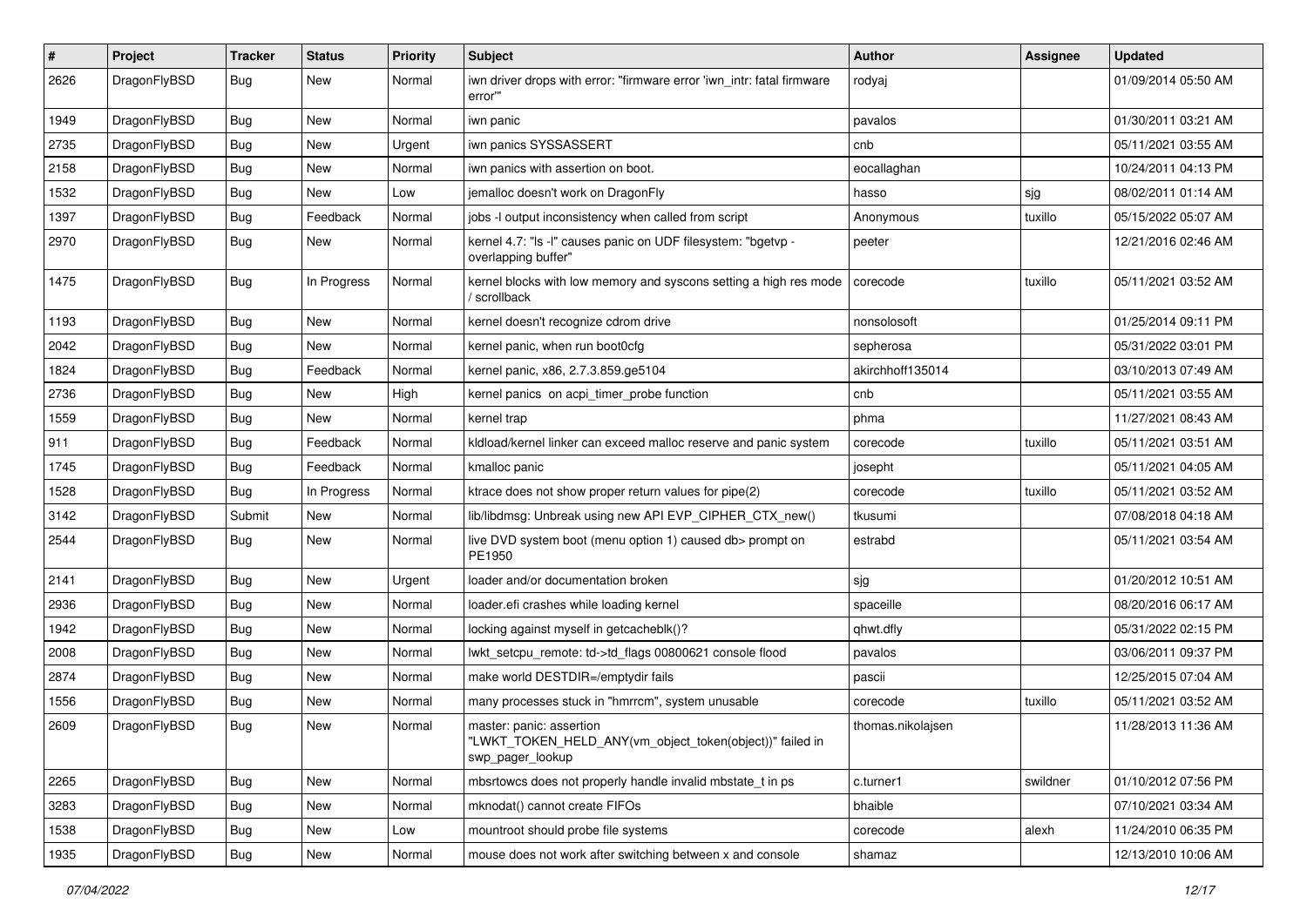| $\sharp$ | Project      | <b>Tracker</b> | <b>Status</b> | <b>Priority</b> | Subject                                                                          | Author                 | <b>Assignee</b> | <b>Updated</b>      |
|----------|--------------|----------------|---------------|-----------------|----------------------------------------------------------------------------------|------------------------|-----------------|---------------------|
| 2618     | DragonFlyBSD | <b>Bug</b>     | New           | Normal          | mouse problem on RELEASE-3_6_0                                                   | FilippoMo              |                 | 12/20/2013 03:26 AM |
| 2620     | DragonFlyBSD | Bug            | New           | Normal          | moused problem                                                                   | FilippoMo              |                 | 12/20/2013 10:32 AM |
| 1874     | DragonFlyBSD | <b>Bug</b>     | New           | Normal          | mpd listening on all IPs, accepting only on one                                  | rumcic                 |                 | 05/08/2011 01:01 PM |
| 1030     | DragonFlyBSD | <b>Bug</b>     | In Progress   | Normal          | msdosfs umount panic                                                             | corecode               | tuxillo         | 05/11/2021 03:51 AM |
| 2687     | DragonFlyBSD | Bug            | <b>New</b>    | Normal          | natacontrol software RAID in installer                                           | csmelosky              |                 | 06/22/2014 12:03 PM |
| 2324     | DragonFlyBSD | <b>Bug</b>     | <b>New</b>    | Normal          | natacotrol support > 2TB not working even after the ftigeot patch                | zenny                  |                 | 03/03/2012 01:00 AM |
| 1185     | DragonFlyBSD | <b>Bug</b>     | <b>New</b>    | High            | need a tool to merge changes into /etc                                           | wa1ter                 |                 | 02/18/2014 06:02 AM |
| 2549     | DragonFlyBSD | <b>Bug</b>     | In Progress   | Normal          | netgraph7: Kernel page fault.                                                    | russiane39             | nant            | 05/10/2013 11:20 PM |
| 2104     | DragonFlyBSD | <b>Bug</b>     | New           | Normal          | network configuration seg. fault on install CD                                   | navratil               |                 | 07/26/2011 07:55 AM |
| 2403     | DragonFlyBSD | Bug            | New           | Low             | newfs - E doesn't handle /dev/serno device names properly                        | ftigeot                |                 | 08/17/2012 05:07 AM |
| 3225     | DragonFlyBSD | <b>Bug</b>     | New           | Normal          | nfsd freeze when using gemu                                                      | tse                    |                 | 03/17/2020 11:52 AM |
| 2489     | DragonFlyBSD | <b>Bug</b>     | <b>New</b>    | Normal          | nmalloc doesn't cache VA for allocations > 8KB                                   | vsrinivas              |                 | 06/10/2014 05:51 AM |
| 2490     | DragonFlyBSD | <b>Bug</b>     | New           | Normal          | nmalloc should color addresses to avoid cache bank conflictsw                    | vsrinivas              |                 | 06/10/2014 05:51 AM |
| 2113     | DragonFlyBSD | <b>Bug</b>     | New           | Normal          | nmalloc threaded program fork leak                                               | vsrinivas              | vsrinivas       | 08/11/2011 07:25 PM |
| 2890     | DragonFlyBSD | Bug            | New           | Normal          | not able to boot usb installer on Toshiba Chromebook 2                           | johnnywhishbone        |                 | 02/22/2016 03:42 AM |
| 1101     | DragonFlyBSD | <b>Bug</b>     | Feedback      | Normal          | ohci related panic                                                               | polachok               |                 | 05/11/2021 04:00 AM |
| 2013     | DragonFlyBSD | <b>Bug</b>     | In Progress   | Normal          | oversized DMA request loop                                                       | josepht                |                 | 05/11/2021 04:06 AM |
| 2099     | DragonFlyBSD | <b>Bug</b>     | <b>New</b>    | Normal          | page fault panic in vm system                                                    | pavalos                |                 | 07/10/2011 08:51 AM |
| 1672     | DragonFlyBSD | <b>Bug</b>     | Feedback      | Normal          | panic (trap 12) around btree_search() in 2.4.1-RELEASE                           | floid                  |                 | 01/19/2015 03:36 AM |
| 1282     | DragonFlyBSD | Bug            | Feedback      | Normal          | panic (trap 12) when booting SMP kernel on Atom 330 (dual core)                  | tomaz.borstnar         |                 | 05/11/2021 04:00 AM |
| 3051     | DragonFlyBSD | <b>Bug</b>     | New           | Normal          | panic DragonFly v4.8.1-RELEASE by mounting a malformed NTFS<br>image [12.000]    | open.source@ribose.com |                 | 08/14/2017 03:20 AM |
| 3052     | DragonFlyBSD | <b>Bug</b>     | New           | Normal          | panic DragonFly v4.8.1-RELEASE by mounting a malformed NTFS<br>image [64.000]    | open.source@ribose.com |                 | 08/14/2017 03:22 AM |
| 3049     | DragonFlyBSD | Bug            | New           | Normal          | panic DragonFly v4.8.1-RELEASE by mounting a malformed<br>msdosfs image [12.128] | open.source@ribose.com |                 | 08/14/2017 02:53 AM |
| 1826     | DragonFlyBSD | Bug            | <b>New</b>    | Normal          | panic during boot: assertion so->so_port  in tcp_input                           | ftigeot                |                 | 05/15/2022 11:05 AM |
| 3036     | DragonFlyBSD | <b>Bug</b>     | <b>New</b>    | Normal          | panic in icmp_redirect_start() ASSERT_IN_NETISR(0)                               | tautolog               |                 | 05/11/2017 07:27 PM |
| 1661     | DragonFlyBSD | Bug            | In Progress   | Normal          | panic on password entry mount smb filesystem                                     | vsrinivas              |                 | 11/27/2021 08:29 AM |
| 2164     | DragonFlyBSD | <b>Bug</b>     | New           | Normal          | panic on reboot from usb.                                                        | eocallaghan            |                 | 10/27/2011 09:29 AM |
| 1861     | DragonFlyBSD | <b>Bug</b>     | <b>New</b>    | Normal          | panic via kprintf (lockmgr called in a hard section)                             | vsrinivas              |                 | 10/11/2010 12:56 AM |
| 2645     | DragonFlyBSD | <b>Bug</b>     | New           | Normal          | panic with dsched fq and ioprio                                                  | jyoung15               |                 | 02/20/2014 07:29 AM |
| 2369     | DragonFlyBSD | <b>Bug</b>     | New           | Normal          | panic: Bad link elm 0xffffffe07edf6068 next->prev != elm                         | jaydg                  |                 | 08/15/2012 03:04 AM |
| 1818     | DragonFlyBSD | <b>Bug</b>     | New           | Normal          | panic: Bad tailq NEXT (kqueue issue ?)                                           | ftigeot                |                 | 05/15/2022 11:40 AM |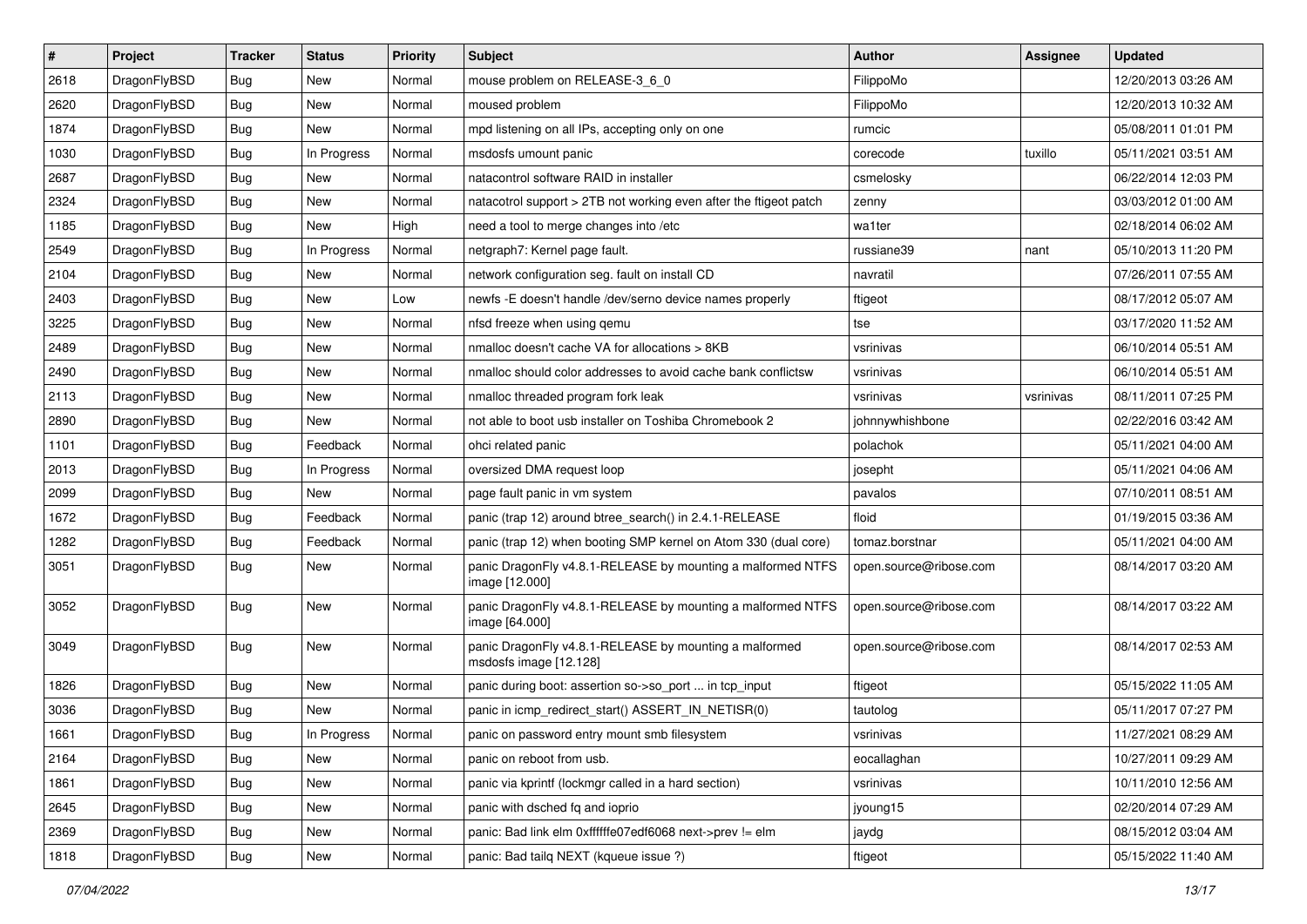| $\pmb{\#}$ | Project      | <b>Tracker</b> | <b>Status</b> | <b>Priority</b> | Subject                                                                                                                                                                                           | Author            | Assignee  | <b>Updated</b>      |
|------------|--------------|----------------|---------------|-----------------|---------------------------------------------------------------------------------------------------------------------------------------------------------------------------------------------------|-------------------|-----------|---------------------|
| 2520       | DragonFlyBSD | Bug            | New           | Normal          | panic: assertion "IS_SERIALIZED((ifp->if_serializer))" failed in<br>if_default_serialize_assert at /usr/src/sys/net/if.c:437                                                                      | ano               |           | 03/09/2013 12:14 AM |
| 3035       | DragonFlyBSD | <b>Bug</b>     | <b>New</b>    | Normal          | panic: assertion "cpu >= 0 && cpu < ncpus" failed in netisr_cpuport<br>at /usr/src/sys/net/netisr2.h:87                                                                                           | masu              |           | 05/11/2017 01:24 AM |
| 2453       | DragonFlyBSD | <b>Bug</b>     | New           | Normal          | panic: assertion "gd->gd_spinlocks == 0" failed                                                                                                                                                   | Johannes.Hofmann  |           | 11/12/2012 12:54 PM |
| 2353       | DragonFlyBSD | <b>Bug</b>     | In Progress   | Normal          | panic: assertion "gd->gd_spinlocks_wr == 0" failed in<br>bsd4_schedulerclock                                                                                                                      | jaydg             | alexh     | 11/28/2012 01:57 AM |
| 2436       | DragonFlyBSD | <b>Bug</b>     | New           | Normal          | panic: assertion "lp->lwp_qcpu == dd->cpuid" failed in<br>dfly_acquire_curproc                                                                                                                    | thomas.nikolajsen |           | 01/23/2013 11:07 AM |
| 2296       | DragonFlyBSD | Bug            | In Progress   | High            | panic: assertion "m->wire_count > 0" failed                                                                                                                                                       | thomas.nikolajsen |           | 08/30/2012 06:09 AM |
| 2254       | DragonFlyBSD | <b>Bug</b>     | New           | Normal          | panic: assertion "ref < &td->td_toks_end" failed in lwkt_gettoken at<br>/usr/src/sys/kern/lwkt_token.c:588                                                                                        | eocallaghan       |           | 12/05/2011 10:21 PM |
| 2245       | DragonFlyBSD | <b>Bug</b>     | New           | Normal          | panic: assertion "ref < &td->td_toks_end" failed in lwkt_gettoken at<br>/usr/src/sys/kern/lwkt_token.c:588                                                                                        | juanfra684        |           | 11/22/2011 07:41 PM |
| 1917       | DragonFlyBSD | <b>Bug</b>     | New           | Normal          | panic: assertion: (RB_EMPTY(&ip->rec_tree) && (ip->flags &<br>HAMMER_INODE_XDIRTY) == 0)    (!RB_EMPTY(&ip->rec_tree)<br>&& (ip->flags & HAMMER_INODE_XDIRTY) != 0) in<br>hammer flush inode done | qhwt.dfly         |           | 11/24/2010 03:23 AM |
| 2085       | DragonFlyBSD | <b>Bug</b>     | New           | Normal          | panic: assertion: (m->flags & PG_MAPPED) == 0 in<br>vm page free tog                                                                                                                              | vsrinivas         |           | 06/10/2011 07:48 AM |
| 1769       | DragonFlyBSD | Bug            | <b>New</b>    | Normal          | panic: assertion: _tp->tt_msg->tt_cpuid == mycpuid in<br>tcp_callout_active                                                                                                                       | pavalos           | sjg       | 05/15/2022 11:07 AM |
| 1448       | DragonFlyBSD | Bug            | Feedback      | Normal          | panic: assertion: _tp->tt_msg->tt_cpuid == mycpuid in<br>tcp_callout_active tcp_output tcp_usr_send netmsg_pru_send<br>netmsg_service tcpmsg_service_loop                                         | dillon            |           | 05/11/2021 04:00 AM |
| 1593       | DragonFlyBSD | Bug            | Feedback      | Normal          | panic: assertion: $\cosh ==$ ap->ap err $\cosh$ in ahci put err $\cosh$                                                                                                                           | ftigeot           | ftigeot   | 05/15/2022 05:09 AM |
| 1583       | DragonFlyBSD | <b>Bug</b>     | In Progress   | Normal          | panic: assertion: cursor->trans->sync_lock_refs > 0 in<br>hammer_recover_cursor                                                                                                                   | corecode          | tuxillo   | 05/11/2021 03:53 AM |
| 1218       | DragonFlyBSD | Bug            | In Progress   | Normal          | panic: assertion: $error == 0$ in hammer start transaction                                                                                                                                        | rumcic            |           | 05/11/2021 04:00 AM |
| 1913       | DragonFlyBSD | Bug            | New           | Normal          | panic: assertion: ip->flush_state != HAMMER_FST_FLUSH in<br>hammer_flush_inode_core                                                                                                               | swildner          |           | 11/20/2010 05:27 PM |
| 1481       | DragonFlyBSD | <b>Bug</b>     | Feedback      | Normal          | panic: assertion: kva_p(buf) in soopt_from_kbuf (after ipfw pipe<br>show, 2.2.1-R)                                                                                                                | combiner          |           | 05/11/2021 04:01 AM |
| 1577       | DragonFlyBSD | Bug            | Feedback      | Normal          | panic: assertion: leaf->base.obj_id == ip->obj_id in<br>hammer ip delete range                                                                                                                    | qhwt+dfly         |           | 05/11/2021 04:01 AM |
| 1944       | DragonFlyBSD | <b>Bug</b>     | New           | Normal          | panic: backing object 0xdea7b258 was somehow re-referenced<br>during collapse!                                                                                                                    | sepherosa         |           | 12/27/2010 02:06 AM |
| 2048       | DragonFlyBSD | <b>Bug</b>     | New           | Normal          | panic: ffs_sync: rofs mod                                                                                                                                                                         | pavalos           |           | 04/12/2011 05:45 AM |
| 2370       | DragonFlyBSD | <b>Bug</b>     | New           | Normal          | panic: ffs_valloc: dup alloc                                                                                                                                                                      | marino            | vsrinivas | 02/01/2013 09:28 AM |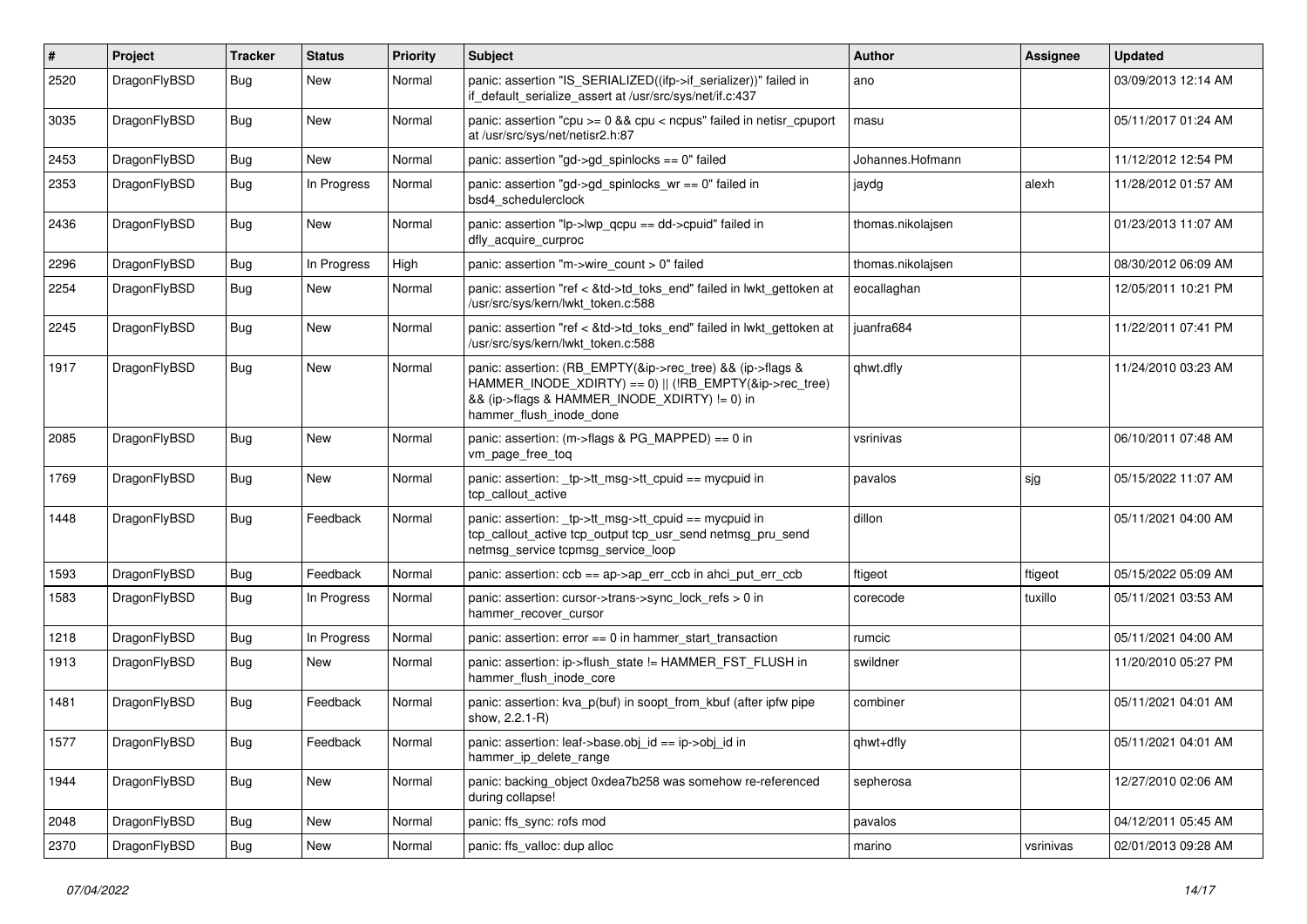| $\sharp$ | Project      | <b>Tracker</b> | <b>Status</b> | <b>Priority</b> | Subject                                                                                   | Author           | Assignee | <b>Updated</b>      |
|----------|--------------|----------------|---------------|-----------------|-------------------------------------------------------------------------------------------|------------------|----------|---------------------|
| 1249     | DragonFlyBSD | <b>Bug</b>     | Feedback      | Normal          | panic: ffs_vfree: freeing free inode                                                      | rumcic           |          | 03/10/2013 05:13 AM |
| 3245     | DragonFlyBSD | <b>Bug</b>     | New           | Normal          | panic: free: guard1x fail, i915 load from loader.conf                                     | polachok         |          | 08/21/2020 10:36 AM |
| 2080     | DragonFlyBSD | <b>Bug</b>     | New           | Normal          | panic: lockmgr thrd sleep: called from interrupt, ipi, or hard code<br>section            | rumcic           |          | 05/30/2011 05:06 PM |
| 1634     | DragonFlyBSD | <b>Bug</b>     | New           | Normal          | panic: spin lock: 0xe4ad1320, indefinitive wait!                                          | elekktretterr    |          | 01/19/2015 03:21 AM |
| 1489     | DragonFlyBSD | <b>Bug</b>     | Feedback      | Normal          | panic: ufs_dirbad: bad dir                                                                | rumcic           |          | 03/10/2013 04:34 AM |
| 1969     | DragonFlyBSD | <b>Bug</b>     | <b>New</b>    | Normal          | pf-related network problem                                                                | pavalos          | lentferj | 02/01/2011 06:57 PM |
| 2586     | DragonFlyBSD | <b>Bug</b>     | <b>New</b>    | Normal          | pf: "modulate" state seems problematic                                                    | srussell         |          | 09/25/2013 07:36 PM |
| 3228     | DragonFlyBSD | <b>Bug</b>     | New           | Low             | pfi kif unref: state refcount $\leq$ 0 in dmesg                                           | justin           |          | 03/05/2021 06:39 AM |
| 2075     | DragonFlyBSD | <b>Bug</b>     | <b>New</b>    | Normal          | pflogd on x86_64                                                                          | fanch            |          | 05/16/2011 04:04 PM |
| 847      | DragonFlyBSD | Bug            | Feedback      | Normal          | processes getting stuck on mount point                                                    | corecode         | tuxillo  | 05/11/2021 03:50 AM |
| 1440     | DragonFlyBSD | <b>Bug</b>     | New           | Normal          | ptrace/gdb doesn't work after process blocks SIGTRAP                                      | corecode         | tuxillo  | 05/11/2021 03:52 AM |
| 3238     | DragonFlyBSD | <b>Bug</b>     | <b>New</b>    | Normal          | race conditions when printing from vkernel console                                        | piecuch          |          | 05/19/2020 02:50 PM |
| 2045     | DragonFlyBSD | <b>Bug</b>     | New           | Normal          | ral(4): Fatal trap 12: page fault while in kernel mode (two panics)                       | herrgard         |          | 11/03/2011 05:34 PM |
| 2292     | DragonFlyBSD | <b>Bug</b>     | New           | Normal          | re interface with jumbo frames (mtu larger than 1500) hangs after<br>some traffic         | Anonymous        |          | 01/31/2012 12:11 AM |
| 2331     | DragonFlyBSD | Bug            | <b>New</b>    | Normal          | reading mouse mode from unopen file descriptor hangs mouse<br>driver                      | phma             |          | 03/14/2012 09:43 AM |
| 3170     | DragonFlyBSD | Bug            | New           | Normal          | repeatable nfsd crash                                                                     | tse              |          | 06/11/2020 05:52 AM |
| 3217     | DragonFlyBSD | Bug            | New           | Normal          | rescue tools: make install fails if rescue folder doesn't exist                           | t_dfbsd          |          | 11/27/2019 08:16 PM |
| 1563     | DragonFlyBSD | Bug            | Feedback      | Normal          | reset(1) doesn't reset terminal to the defaults                                           | hasso            |          | 03/10/2013 04:17 AM |
| 901      | DragonFlyBSD | <b>Bug</b>     | Feedback      | Normal          | route show needs to get data from all cpus                                                | corecode         | tuxillo  | 05/11/2021 03:50 AM |
| 2199     | DragonFlyBSD | Bug            | New           | Normal          | screen segfaults if utmpx isn't present                                                   | pavalos          |          | 11/15/2011 10:52 PM |
| 2877     | DragonFlyBSD | <b>Bug</b>     | New           | Low             | sed fails when working with UTF-8 locale and non-UTF symbols                              | arcade@b1t.name  |          | 12/30/2015 11:20 AM |
| 3319     | DragonFlyBSD | Bug            | <b>New</b>    | Normal          | setproctitle() calls can change effect of later setproctitle() calls                      | tonyc            |          | 06/29/2022 06:10 PM |
| 2167     | DragonFlyBSD | Bug            | New           | Normal          | shutdown/reboot fails after uptime msg                                                    | marino           |          | 11/28/2011 03:01 AM |
| 1700     | DragonFlyBSD | Submit         | In Progress   | Normal          | skip boot2 menu on <enter></enter>                                                        | Johannes.Hofmann | tuxillo  | 05/15/2022 08:35 AM |
| 2090     | DragonFlyBSD | Bug            | Feedback      | Normal          | snd_hda does not support headphone automute                                               | justin           |          | 03/29/2012 08:03 PM |
| 2252     | DragonFlyBSD | Bug            | New           | Low             | snd hda not useable if loaded via /boot/loader.conf                                       | xbit             | swildner | 12/14/2011 12:23 AM |
| 2136     | DragonFlyBSD | Bug            | <b>New</b>    | Normal          | socketpair() doesn't free file descriptors on copyout failure                             | vsrinivas        |          | 04/05/2013 09:13 AM |
| 2746     | DragonFlyBSD | <b>Bug</b>     | New           | Normal          | some fraction of xterms started from the xmonad window manager<br>get killed with SIGALRM | isenmann         | profmakx | 12/28/2014 02:51 AM |
| 2067     | DragonFlyBSD | <b>Bug</b>     | New           | Normal          | sound/pcm: "play interrupt timeout, channel dead"                                         | matthiasr        |          | 05/11/2021 03:55 AM |
| 2055     | DragonFlyBSD | <b>Bug</b>     | New           | Normal          | $ssh + IPV6 + bridge \Rightarrow$ connection freezes                                      | steve            |          | 04/24/2011 07:13 PM |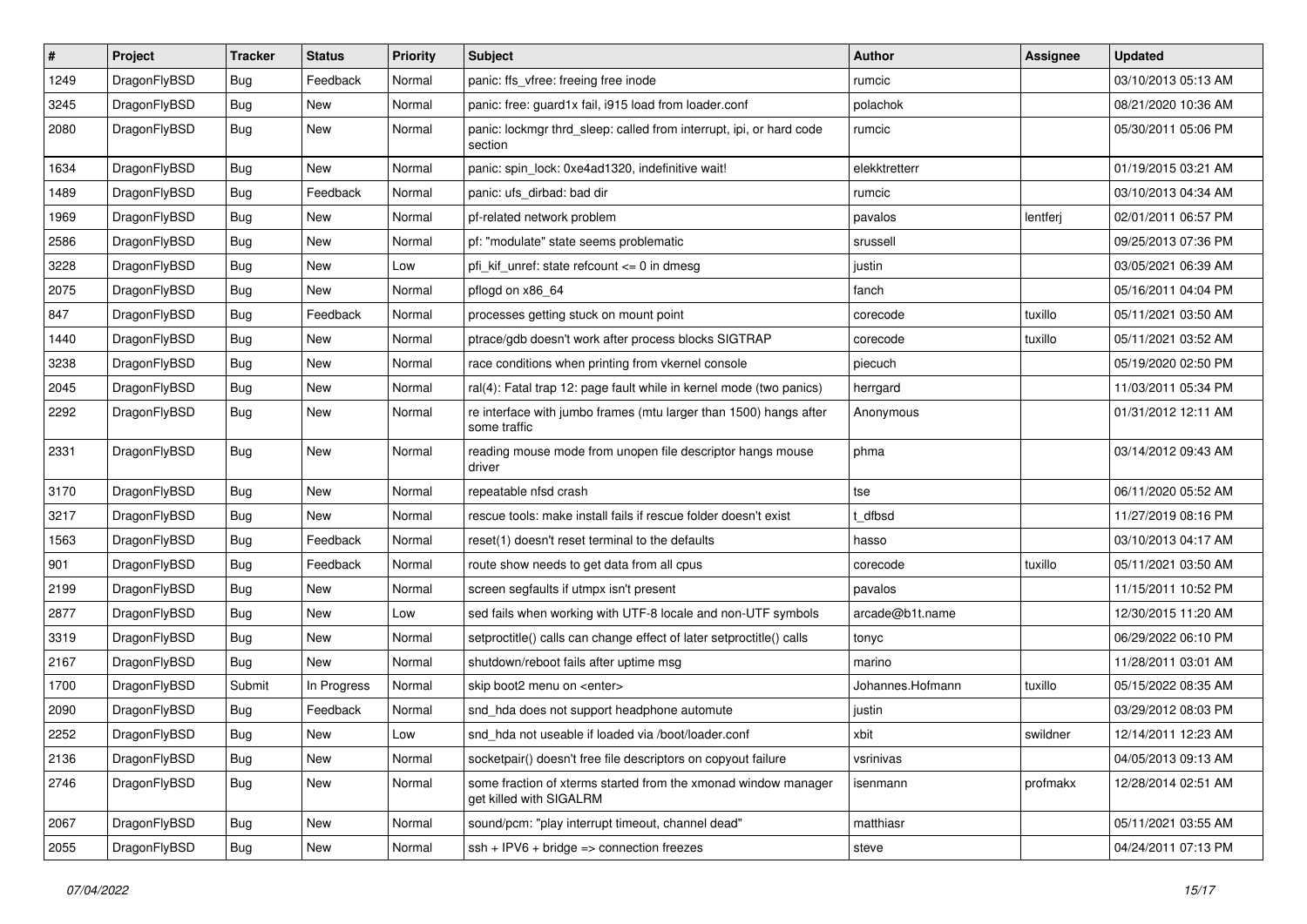| $\sharp$ | Project      | <b>Tracker</b> | <b>Status</b> | <b>Priority</b> | Subject                                                                                                        | <b>Author</b>    | <b>Assignee</b> | <b>Updated</b>      |
|----------|--------------|----------------|---------------|-----------------|----------------------------------------------------------------------------------------------------------------|------------------|-----------------|---------------------|
| 2557     | DragonFlyBSD | Bug            | New           | Normal          | stock 3.4.1 kernel halts during booting if dm and dm_target_crypt<br>are loaded and RAID controller is present | phma             |                 | 05/12/2013 10:38 PM |
| 2297     | DragonFlyBSD | Bug            | New           | Normal          | strange NFS (client) error messages / problems                                                                 | Anonymous        |                 | 02/19/2012 02:59 PM |
| 1368     | DragonFlyBSD | <b>Bug</b>     | In Progress   | Normal          | suspend signal race?                                                                                           | qhwt+dfly        |                 | 05/11/2021 03:51 AM |
| 3209     | DragonFlyBSD | <b>Bug</b>     | New           | Normal          | svc has some minor bugs                                                                                        | arcade@b1t.name  |                 | 10/24/2019 09:08 AM |
| 2892     | DragonFlyBSD | <b>Bug</b>     | New           | Normal          | swap pager:indefinite wait bufferf error                                                                       | Ihmwzy           |                 | 02/21/2016 10:32 PM |
| 2957     | DragonFlyBSD | <b>Bug</b>     | Feedback      | Normal          | swapoff -a followed by swapon -a doesn't give your swap back                                                   | neilb            |                 | 10/09/2016 04:17 AM |
| 3018     | DragonFlyBSD | <b>Bug</b>     | New           | Normal          | sys/bus/u4b/wlan/if_run.c:5464]: (style) Redundant condition                                                   | dcb              |                 | 04/11/2017 11:26 AM |
| 3021     | DragonFlyBSD | <b>Bug</b>     | In Progress   | Normal          | sys/dev/drm/i915/i915_gem_stolen.c:115]: (error) Signed integer<br>overflow for expression '65535<<20'         | dcb              |                 | 04/11/2017 12:46 PM |
| 3022     | DragonFlyBSD | <b>Bug</b>     | New           | Normal          | sys/dev/netif/ath/ath/if ath.c:2142: strange bitmask?                                                          | dcb              |                 | 04/11/2017 11:49 AM |
| 3076     | DragonFlyBSD | <b>Bug</b>     | <b>New</b>    | Normal          | sys/dev/netif/ig_hal/e1000_ich8lan.c:1594: sanity checking mixup?                                              | dcb              |                 | 10/11/2017 01:58 AM |
| 3024     | DragonFlyBSD | <b>Bug</b>     | New           | Low             | sys/dev/netif/wi/if_wi.c:1090]: (style) Redundant condition                                                    | dcb              |                 | 04/11/2017 11:56 AM |
| 3025     | DragonFlyBSD | <b>Bug</b>     | New           | Normal          | sys/dev/powermng/powernow/powernow.c:284: bad comparison?                                                      | dcb              |                 | 09/23/2017 07:45 AM |
| 2248     | DragonFlyBSD | <b>Bug</b>     | New           | Normal          | sysctl panic                                                                                                   | pavalos          |                 | 11/23/2011 06:23 PM |
| 731      | DragonFlyBSD | <b>Bug</b>     | New           | Normal          | system freeze on "slice too large"                                                                             | corecode         | tuxillo         | 06/25/2022 04:01 AM |
| 1920     | DragonFlyBSD | <b>Bug</b>     | New           | High            | system hangs                                                                                                   | zhtw             |                 | 11/22/2010 08:59 AM |
| 3252     | DragonFlyBSD | <b>Bug</b>     | New           | Normal          | tcsetattr/tcgetattr set errno incorrectly on non-TTY                                                           | tonyc            |                 | 10/26/2020 09:34 PM |
| 3196     | DragonFlyBSD | <b>Bug</b>     | New           | Normal          | test issue after redmine upgrade (2)                                                                           | tuxillo          |                 | 07/05/2019 04:33 AM |
| 1819     | DragonFlyBSD | <b>Bug</b>     | In Progress   | Low             | truss - Major revamping task list                                                                              | tuxillo          | tuxillo         | 11/27/2021 08:45 AM |
| 3184     | DragonFlyBSD | <b>Bug</b>     | New           | Normal          | tsleep(9) return value when PCATCH specified                                                                   | tkusumi          |                 | 04/03/2019 06:49 AM |
| 742      | DragonFlyBSD | <b>Bug</b>     | In Progress   | Normal          | umount problems with multiple mounts                                                                           | corecode         | tuxillo         | 06/25/2022 04:02 AM |
| 3239     | DragonFlyBSD | <b>Bug</b>     | New           | Normal          | unable to SIGKILL glitched emacs                                                                               | piecuch          |                 | 05/26/2020 03:30 AM |
| 2708     | DragonFlyBSD | <b>Bug</b>     | New           | Normal          | unable to send TCP nor UDP on age(4) interface                                                                 | dermiste         |                 | 05/11/2021 03:54 AM |
| 3282     | DragonFlyBSD | <b>Bug</b>     | <b>New</b>    | Normal          | unexpected errno value from fopen()                                                                            | bhaible          |                 | 07/10/2021 03:34 AM |
| 3132     | DragonFlyBSD | <b>Bug</b>     | New           | Low             | unifdef mined                                                                                                  | bcallah          |                 | 04/26/2018 08:34 PM |
| 3206     | DragonFlyBSD | Submit         | <b>New</b>    | Normal          | update psm/kbd to FreeBSD 12.0 code                                                                            | htse             |                 | 10/05/2019 03:49 PM |
| 2224     | DragonFlyBSD | <b>Bug</b>     | New           | Normal          | v2.13.0.291.gaa7ec - Panic on fq while installing world                                                        | tuxillo          |                 | 11/18/2011 01:40 AM |
| 2493     | DragonFlyBSD | <b>Bug</b>     | New           | Normal          | vidcontrol: invalid video mode name                                                                            | Svarov           |                 | 01/24/2013 09:55 AM |
| 2577     | DragonFlyBSD | <b>Bug</b>     | New           | Normal          | virtio-blk iops performance is cpu limited on high end devices                                                 | gjs278           | vsrinivas       | 08/01/2013 02:28 PM |
| 1429     | DragonFlyBSD | <b>Bug</b>     | Feedback      | Normal          | vkernel bug - "mfree: m->m nextpkt != NULL"                                                                    | dillon           |                 | 05/11/2021 04:00 AM |
| 2154     | DragonFlyBSD | <b>Bug</b>     | New           | Normal          | vkernel copyout() doesn't return EFAULT on error                                                               | vsrinivas        |                 | 10/20/2011 03:53 AM |
| 2797     | DragonFlyBSD | <b>Bug</b>     | In Progress   | Low             | vkernels with & without machdep.pmap_mmu_optimize                                                              | yellowrabbit2010 |                 | 11/27/2021 08:06 AM |
| 1850     | DragonFlyBSD | <b>Bug</b>     | New           | Normal          | volume-add on hammer root fs panic                                                                             | Johannes.Hofmann |                 | 04/18/2019 04:27 AM |